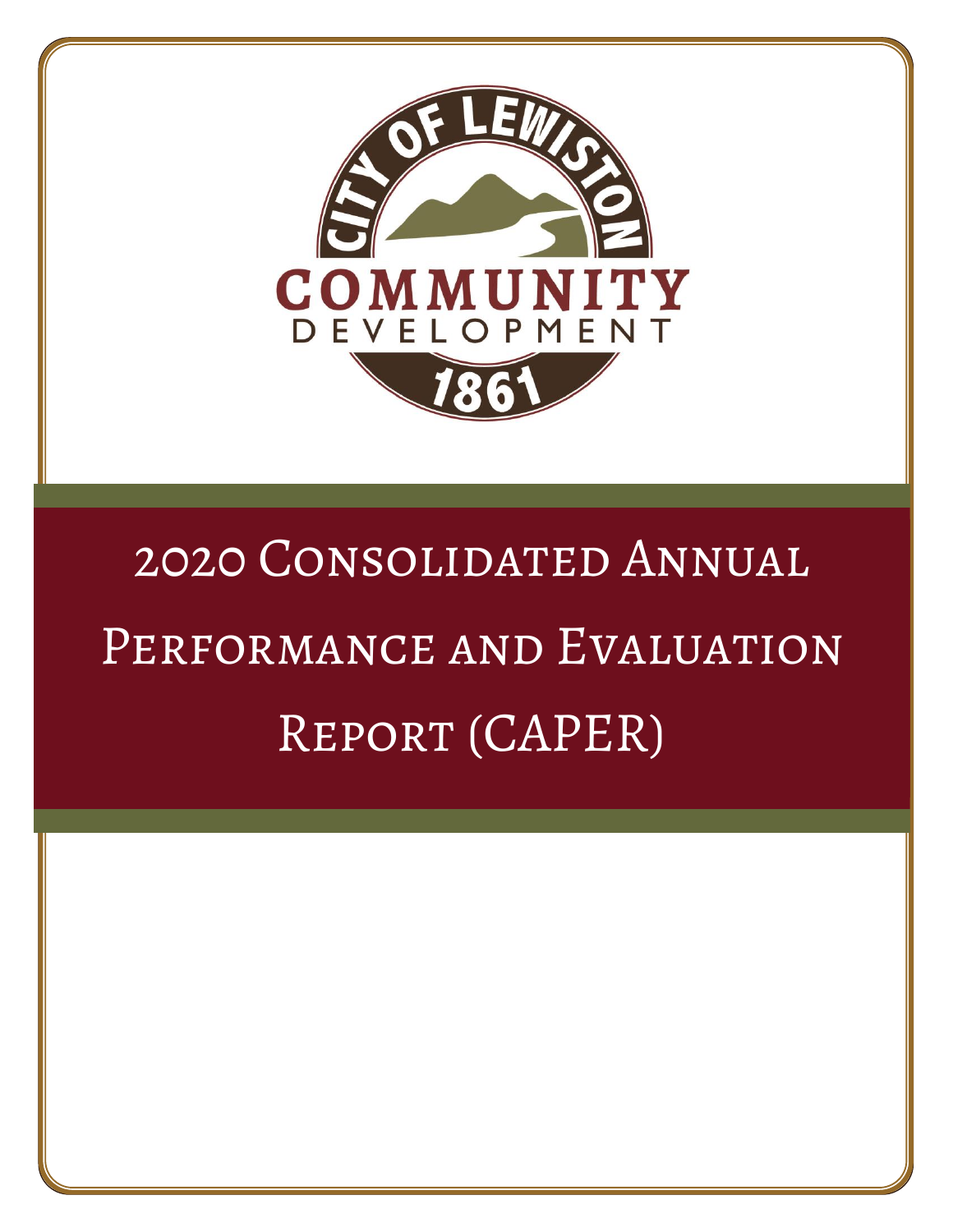# Consolidated Annual Performance and Evaluation Report (CAPER) 2020 PROGRAM YEAR AUGUST 1, 2020 TO JULY 31, 2021

Presented to the U.S. Department of Housing and Urban Development Portland Field Office of Community Planning and Development

# CITY OF LEWISTON, IDAHO

DUNS #040197261

Submission Date: October 28, 2021

Community Development Department City of Lewiston PO Box 617 Lewiston, ID 83501 Ph. 208.746.1318 www.Cityoflewiston.org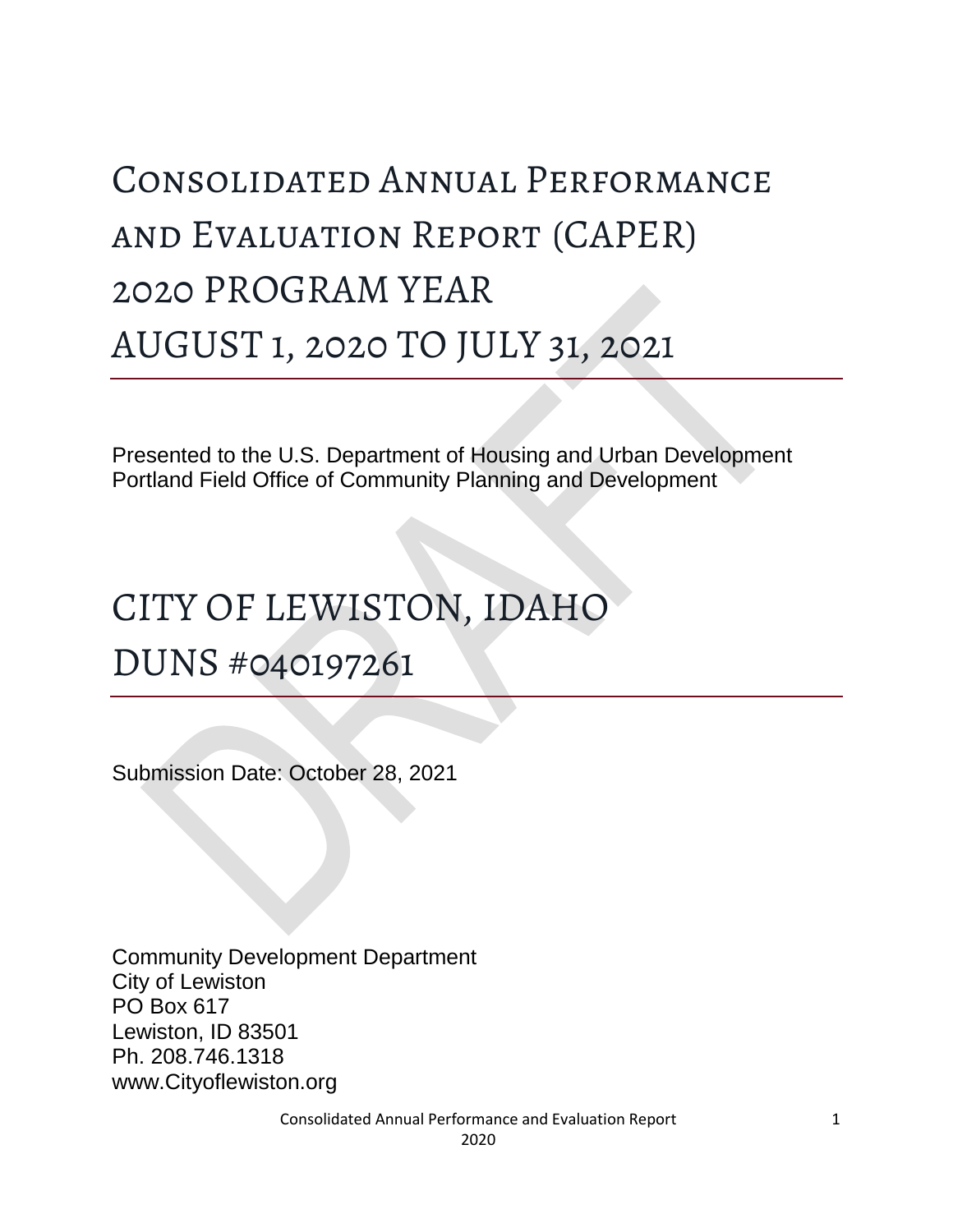# **CONTENTS**

| SECOND YEAR CONSOLIDATED ANNUAL PERFORMANCE EVALUATION         |
|----------------------------------------------------------------|
|                                                                |
|                                                                |
|                                                                |
| CR-10 - RACIAL AND ETHNIC COMPOSITION OF FAMILIES ASSISTED  7  |
|                                                                |
|                                                                |
| CR-25 - HOMELESS AND OTHER SPECIAL NEEDS 91.220 (D, E); 91.320 |
|                                                                |
| CR-30 - PUBLIC HOUSING 91.220 (H); 91.320 (J) 17               |
| CR-35 OTHER ACTIONS 91.220(J)-(K); 91.320 (I)-(J) 18           |
|                                                                |
|                                                                |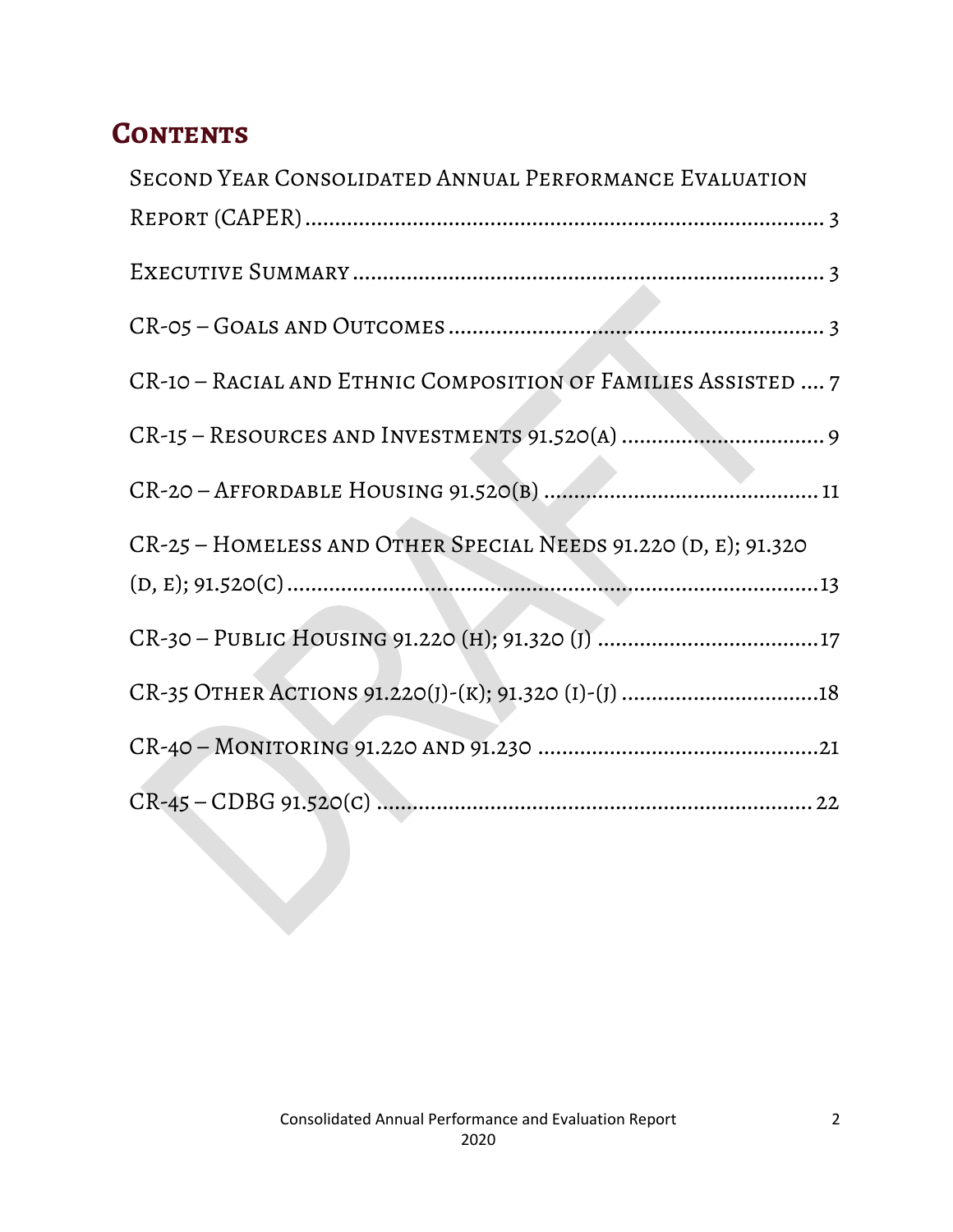# <span id="page-3-0"></span>**Second Year Consolidated Annual Performance Evaluation**

# **Report (CAPER)**

This 2020 CAPER represents the third year performance report of the 2018-2022 Consolidated Plan annual action plan supplement. Data and narrative are entered into a federal database system called the Integrated Disbursement and Information System (IDIS) and the CAPER report is downloaded into a Word format from there. The CAPER template in IDIS has a series of prescribed questions that align with the Community Development Block Grant (CDBG) and Consolidated Plan program regulations. The report presented is in the HUD-prescribed format from data entered into IDIS.

# <span id="page-3-1"></span>**Executive Summary**

The City of Lewiston (City) has prepared this CAPER for the period of August 1, 2020 through July 31, 2021 (Program Year). In accordance with the federal regulations found in 24 CFR 91. The CAPER presents the progress in carrying out projects and activities pursuant to the 2020 Program Year Annual Action Plan for CDBG funding received from the U.S. Department of Housing and Urban Development (HUD) to principally benefit low- and moderate-income persons.

At the beginning of each program year, the City prepares an Annual Action Plan that informs HUD and citizens what goals and objectives the City intends to meet with CDBG funding during the upcoming year. At the end of the program year, the City prepares a CAPER to illustrate the actual accomplishments achieved during that year. The CAPER allows HUD, local officials and citizens to assess the use of available resources and to assess the efforts made to achieve the goals and objectives identified in the five year (2018-2022) Consolidated Plan and Annual Action Plan.

This annual report, the 2020 Annual Action Plan and other related documents may be accessed through the City's website at: https://www.Cityoflewiston.org/316/Plans-Reports

# <span id="page-3-2"></span>**CR-05 – Goals and Outcomes**

### **Progress the jurisdiction has made in carrying out its strategic plan and its action plan. 91.520 (a)**

The 2020 CAPER represents activities and programs carried out in the third Annual Action Plan completed under the City of Lewiston's 2018-2022 Five-Year Consolidated Plan. Activities addressed the needs and priorities identified in the Consolidated Plan and focused efforts on activities that were identified as high priorities.

The City of Lewiston's 2020 CDBG Action Plan initially programmed the \$248,689 to the following activities:

- First Step4Life \$25,979.00
- **Interlink** \$24,480.00
- Green Apple Project \$5,000.00
- Habitat for Humanity \$5,000.00
- OUI HVAC & PPE \$28,000.00
- CAP Assistance \$25,000.00
- Home Repair Program \$120,000.00
- **Program Administration \$15,170.00**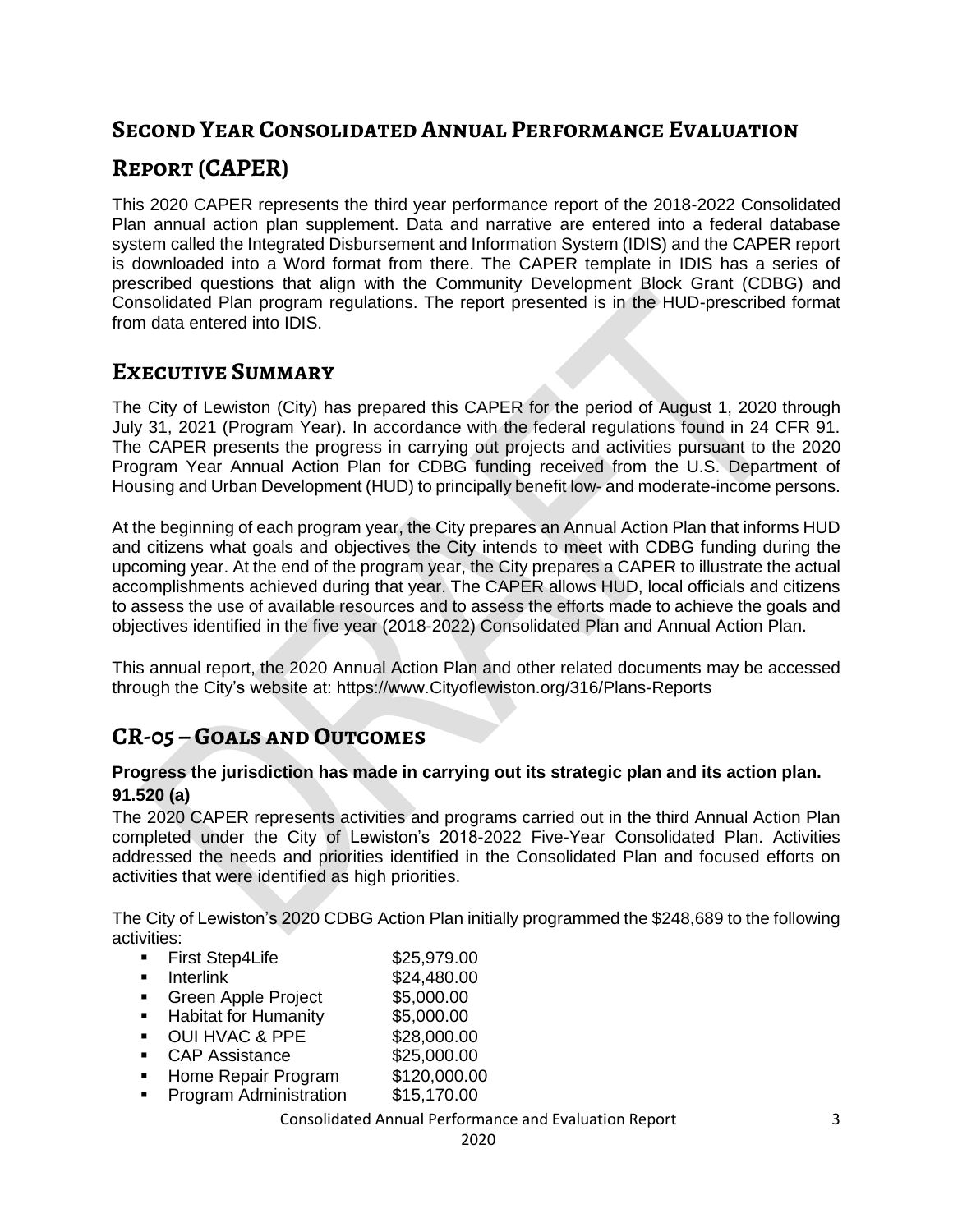During the course of the program year, activities made great progress and the City had a timeliness test of .99. In accordance with the CDBG regulations at 24 CFR 570.902, the City must have a balance no greater than one and one-half (1.5) times its annual grant remaining in the Line of Credit, 60 days prior to the end of the program year.

Projects completed during the 2020 program year included Interlink, Green Apple, OUI, CAP, and Program Administration. There are 9 homes still in progress for the Home Repair Program, with 1 being completed. The remaining two projects, Habitat and First Step, are experiencing delays and funds may be reprogrammed.

# **Comparison of the proposed versus actual outcomes for each outcome measure submitted with the consolidated plan and explain, if applicable, why progress was not made toward meeting goals and objectives (91.520(g).**

| <b>GOAL</b>              | <b>OUTCOME</b>                    |                 |               |                                  |                                   |
|--------------------------|-----------------------------------|-----------------|---------------|----------------------------------|-----------------------------------|
|                          | <b>INDICATOR</b>                  | <b>EXPECTED</b> | <b>ACTUAL</b> | <b>UNIT OF</b><br><b>MEASURE</b> | <b>PERCENT</b><br><b>COMPLETE</b> |
| Preserve and             | Public service activities other   | $\overline{8}$  | 35            | Persons                          | 437.5%                            |
| <b>Expand Affordable</b> | than LMI housing benefit          |                 |               | Assisted                         |                                   |
| Housing                  | Homeowner Housing                 | 13              | 10            | Household                        | 76.92%                            |
|                          | Rehabilitated                     |                 |               | Housing                          |                                   |
|                          |                                   |                 |               | Unit                             |                                   |
|                          | Public service activities other   | 310             | 446           | Persons                          | 143.87%                           |
|                          | than LMI housing benefit          |                 |               | Assisted                         |                                   |
|                          | Public service activities for LMI | 50              | 26            | <b>Households</b>                | 52.00%                            |
| <b>Provide Services</b>  | housing benefit                   |                 |               | Assisted                         |                                   |
| and Economic             | <b>Homelessness Prevention</b>    | $\Omega$        | 26            | Persons                          | 0%                                |
| Opportunity              |                                   |                 |               | Assisted                         |                                   |
|                          | <b>Housing Code</b>               | 5               | $\Omega$      | Household                        | 0%                                |
|                          | Enforcement/Foreclosed            |                 |               | Housing                          |                                   |
|                          | <b>Property Care</b>              |                 |               | Unit                             |                                   |
|                          | Public Facility or Infrastructure | $\Omega$        | 366           | Persons                          | $0.00\%$                          |
| Improve Public           | activities other than LMI housing |                 |               | Assisted                         |                                   |
| <b>Facilities &amp;</b>  | benefit                           |                 |               |                                  |                                   |
| Infrastructure           | Façade treatment/business         | 1               | 1             | <b>Business</b>                  | 100%                              |
|                          | building rehabilitation           |                 |               |                                  |                                   |

**Table 1 – Accomplishments (Program Year)**

#### **Table 2 – Accomplishments (Consolidated Plan to Date)**

| <b>GOAL</b>                                                 | <b>CDBG</b><br><b>FUNDING</b> | <b>OUTCOME</b>                                                                       |                 |               |                                  |                                   |
|-------------------------------------------------------------|-------------------------------|--------------------------------------------------------------------------------------|-----------------|---------------|----------------------------------|-----------------------------------|
| Improve<br>Properties                                       | \$100,000                     | <b>INDICATOR</b>                                                                     | <b>EXPECTED</b> | <b>ACTUAL</b> | <b>UNIT OF</b><br><b>MEASURE</b> | <b>PERCENT</b><br><b>COMPLETE</b> |
| Through Blight<br>Elimination                               |                               | <b>Buildings Demolished</b>                                                          | 5               | 0             | <b>Buildings</b>                 | $0.00\%$                          |
| Improve Public<br><b>Facilities &amp;</b><br>Infrastructure | \$350,000                     | Public Facility or<br>Infrastructure activities<br>other than LMI housing<br>benefit | 5675            | 1988          | Persons<br>Assisted              | 35.03%                            |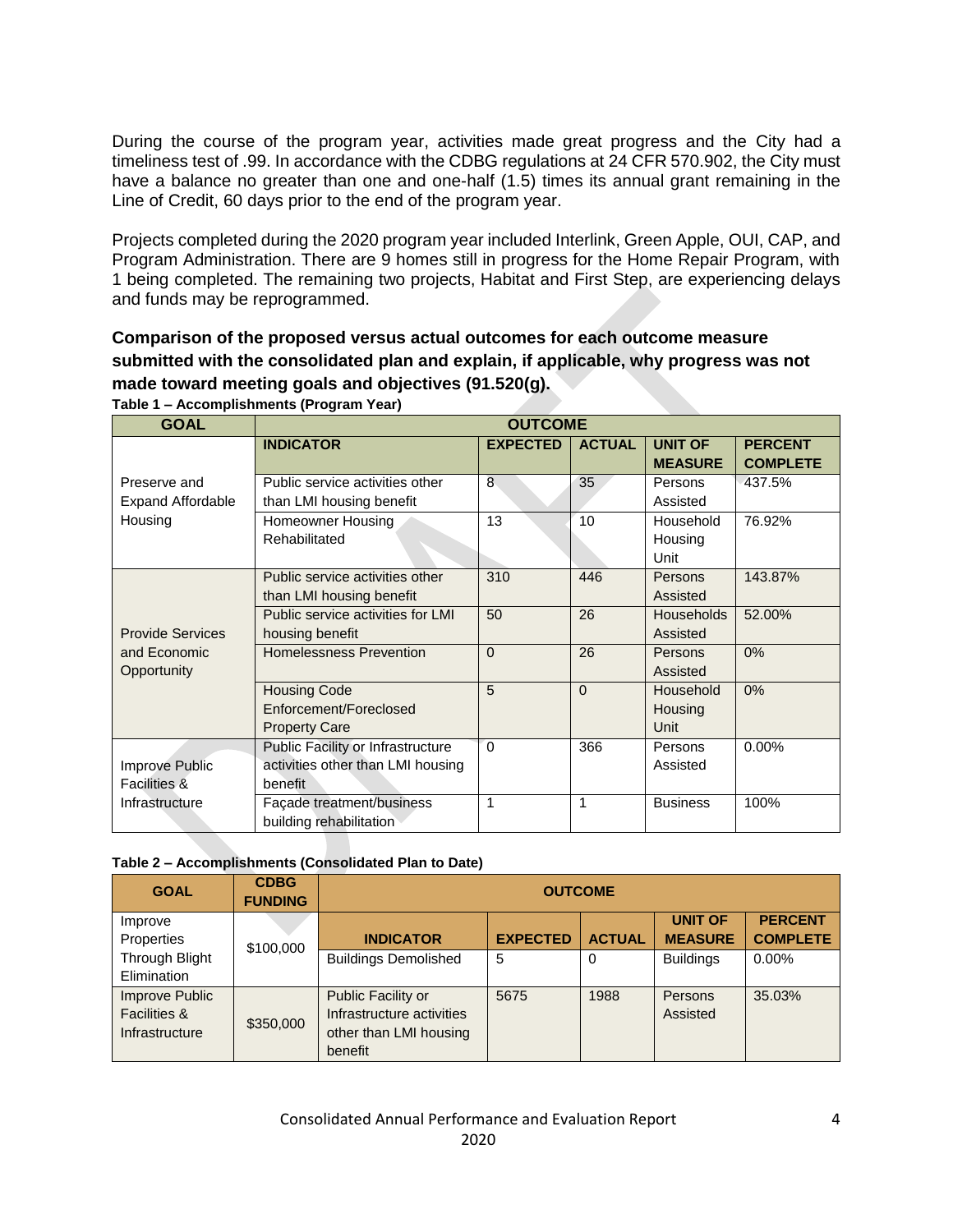|                                                          |           | Façade<br>treatment/business<br>building rehabilitation               | $\Omega$        | $\mathbf{1}$    | <b>Business</b>                           | 0%      |
|----------------------------------------------------------|-----------|-----------------------------------------------------------------------|-----------------|-----------------|-------------------------------------------|---------|
|                                                          | \$120,000 | Public service activities<br>other than LMI housing<br>benefit        | $\Omega$        | $\overline{35}$ | Persons<br>assisted                       | 0%      |
| Preserve and                                             |           | <b>Rental units</b><br>rehabilitated                                  | $\Omega$        | $\overline{7}$  | Household<br>Housing<br>Units             | 7%      |
| Expand<br>Affordable<br>Housing                          |           | <b>Homeowner Housing</b><br>Rehabilitated                             | $\overline{20}$ | $\overline{21}$ | Household<br>Housing<br>Unit              | 105%    |
|                                                          |           | <b>Housing for Homeless</b><br>added                                  | $\mathbf 0$     | $\overline{0}$  | Household<br>Housing<br>Unit              | 0%      |
|                                                          |           | Housing for People with<br>HIV/Aids added                             | $\Omega$        | $\Omega$        | Household<br>Housing<br>Unit <sup>1</sup> | 0%      |
| Provide Fair<br>Housing<br>Education &<br>Enforcement    | \$16,242  | Public service activities<br>other than LMI housing<br>benefit        | 40              | 41              | Persons<br>Assisted                       | 102.50% |
|                                                          |           | Public service activities<br>other than LMI housing<br>benefit        | $\mathbf 0$     | 446             | Persons<br>Assisted                       | 0%      |
| Provide<br>Services &                                    | \$145,000 | Public service activities<br>for LMI housing benefit                  | $\overline{25}$ | 26              | Households<br>Assisted                    | 104%    |
| Economic<br>Opportunities                                |           | <b>Homelessness</b><br>Prevention                                     | $\Omega$        | 26              | Persons<br>Assisted                       | 0%      |
|                                                          |           | <b>Housing Code</b><br>Enforcement/Foreclosed<br><b>Property Care</b> | $\Omega$        | $\Omega$        | Household<br>Housing<br>Unit              | 0%      |
| <b>Support Housing</b><br>& Services for<br>the homeless | \$144,720 | <b>Homelessness</b><br>prevention                                     | $\overline{30}$ | 16              | Persons<br>Assisted                       | 53.33%  |

# **Assess how the jurisdiction's use of funds, particularly CDBG, addresses the priorities and specific objectives identified in the plan, giving special attention to the highest priority activities identified.**

The City of Lewiston's 2018-2022 Five Year Consolidated Plan identifies priorities as follows:

- 1. Preserve and Expand Affordable Housing
- 2. Support Housing and Services for the Homeless
- 3. Improve Public Facilities and Infrastructure
- 4. Provide Services and Economic Opportunities
- 5. Improve Properties through Blight Elimination
- 6. Provide Fair Housing Education and Enforcement
- 7. Program Administration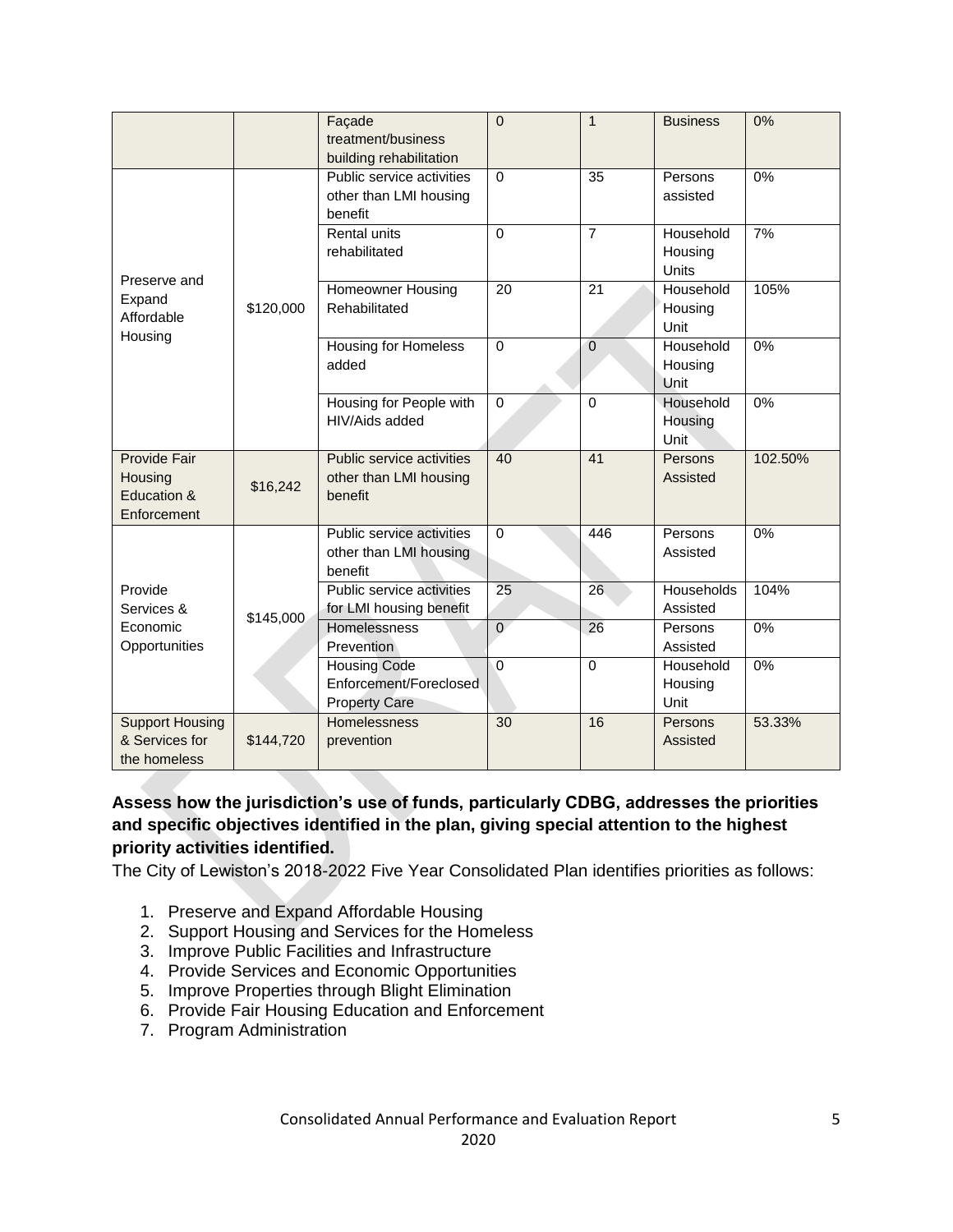The 2020 Action Plan addressed the priority needs of:

- 1. Preserve and Expand Affordable Housing through assistance with residential rehabilitation for low and moderate income homeowners;
- 2. Support Housing and Services for the Homeless
- 3. Improve Public Facilities and Infrastructure
- 4. Program Administration through the development of an ADA Transition Plan and program administration and planning.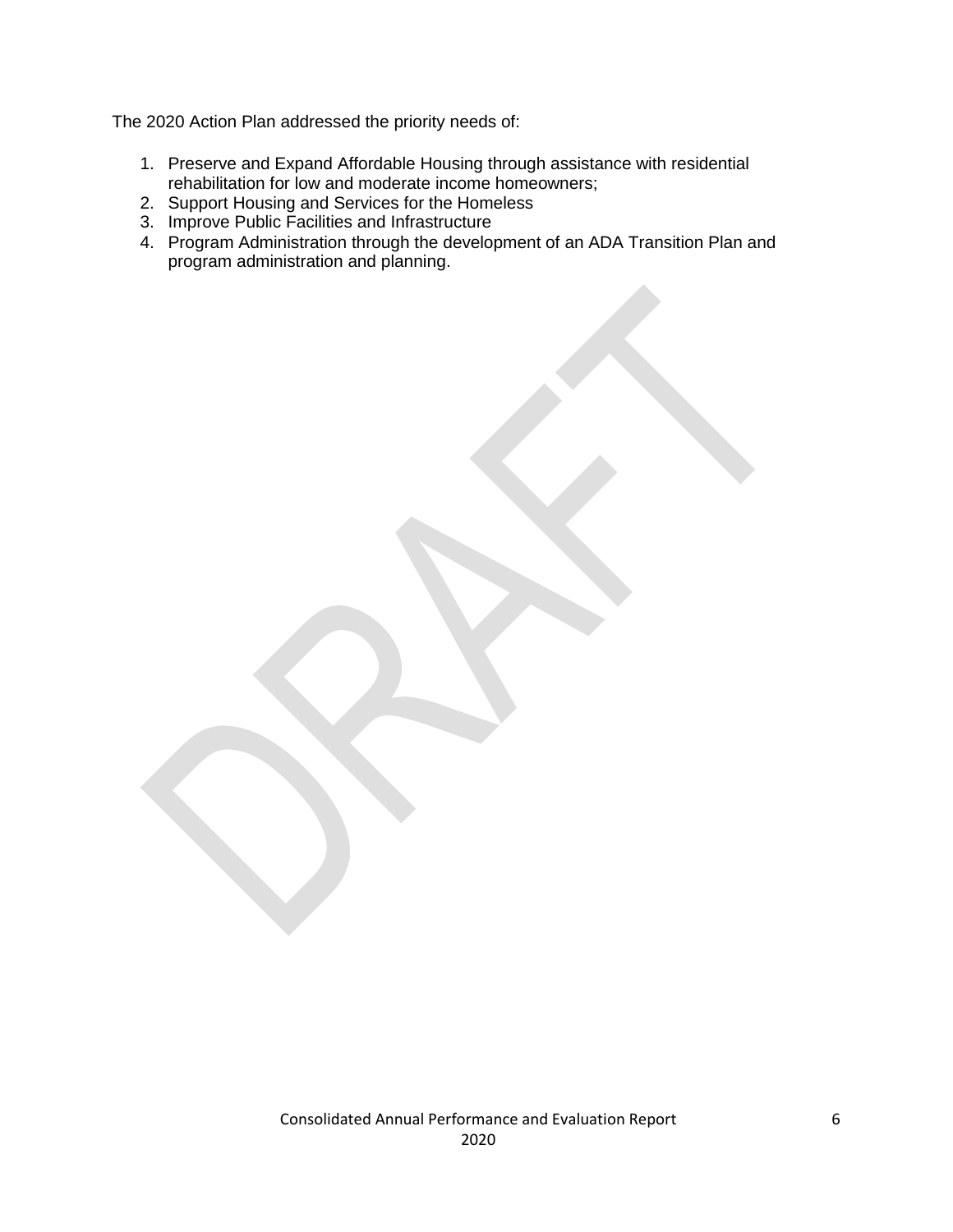# <span id="page-7-0"></span>**CR-10 – Racial and Ethnic Composition of Families Assisted**

**Describe the families assisted (including the racial and ethnic status of families assisted). 91.520(a)**

|                                           | <b>CDBG</b>    |
|-------------------------------------------|----------------|
| White                                     | 621            |
| <b>Black or African American</b>          | $\overline{7}$ |
| Asian                                     | 3              |
| American Indian or American Native        | 31             |
| Native Hawaiian or Other Pacific Islander | $\overline{0}$ |
| <b>Total</b>                              | 662            |
| Hispanic                                  | 91             |
| Non-Hispanic                              | 571            |

**Table 3 – Table of Assistance to Racial and Ethnic Populations by Source of Funds**

### **Narrative**

Families assisted during the 2020 program year were as follows:

# **GREEN APPLE**

White – Hispanic: 1 White – Non Hispanic: 3 American Indian or Alaskan Native – Hispanic: 1

# **OUI**

White – Hispanic: 4 White – Non Hispanic: 138 Black or African American – Non Hispanic: 2 American Indian or Alaskan Native – Non Hispanic: 1 Unknown/Unspecified: 221

The first two quarterly reports did not break down the 221 persons assisted during those periods. Since there is no location to enter unknown, this number has been entered in the White – Non Hispanic Category in the table above.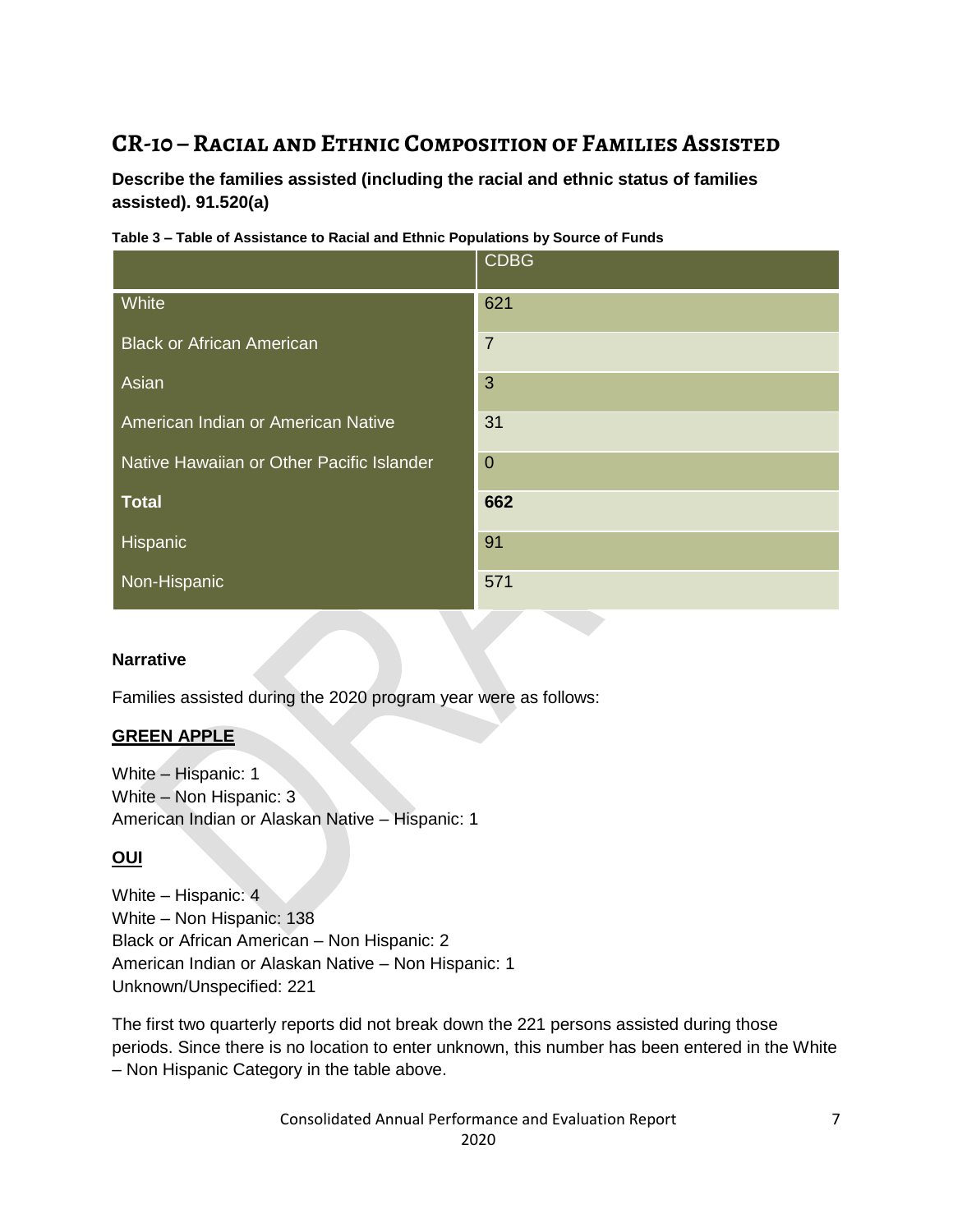# **FIRST STEP4LIFE**

White – Hispanic: 30 White – Non Hispanic: 30 Black or African American – Non Hispanic: 1 American Indian or Alaskan Native – Hispanic: 8 American Indian or Alaskan Native – Non Hispanic: 8

# **INTERLINK**

White – Hispanic: 20 White – Non-Hispanic: 15

### **HOME REPAIR PROGRAM**

White – Non-Hispanic: 8 Unknown/Unspecified: 2

A category for unknown is not provided in the reporting system; therefore, they are included in the White – Non Hispanic category in the table above.

# **YOUTH RESOURCE CENTER**

White – Non Hispanic: 74 White – Hispanic: 2 Black or African American: 2 Asian – Non Hispanic: 3 American Indian or Alaskan Native – Non Hispanic: 9 American Indian or Alaskan Native and White – Non Hispanic: 3 Black or African American and White – Non Hispanic: 2 Unknown/Unspecified: 51

A category for unknown is not provided in the reporting system; therefore, they are included in the White – Non Hispanic category in the table above.

### **COMMUNITY ACTION PARTNERSHIP**

<span id="page-8-0"></span>White – Hispanic: 24 American Indian or Alaskan Native – Hispanic: 1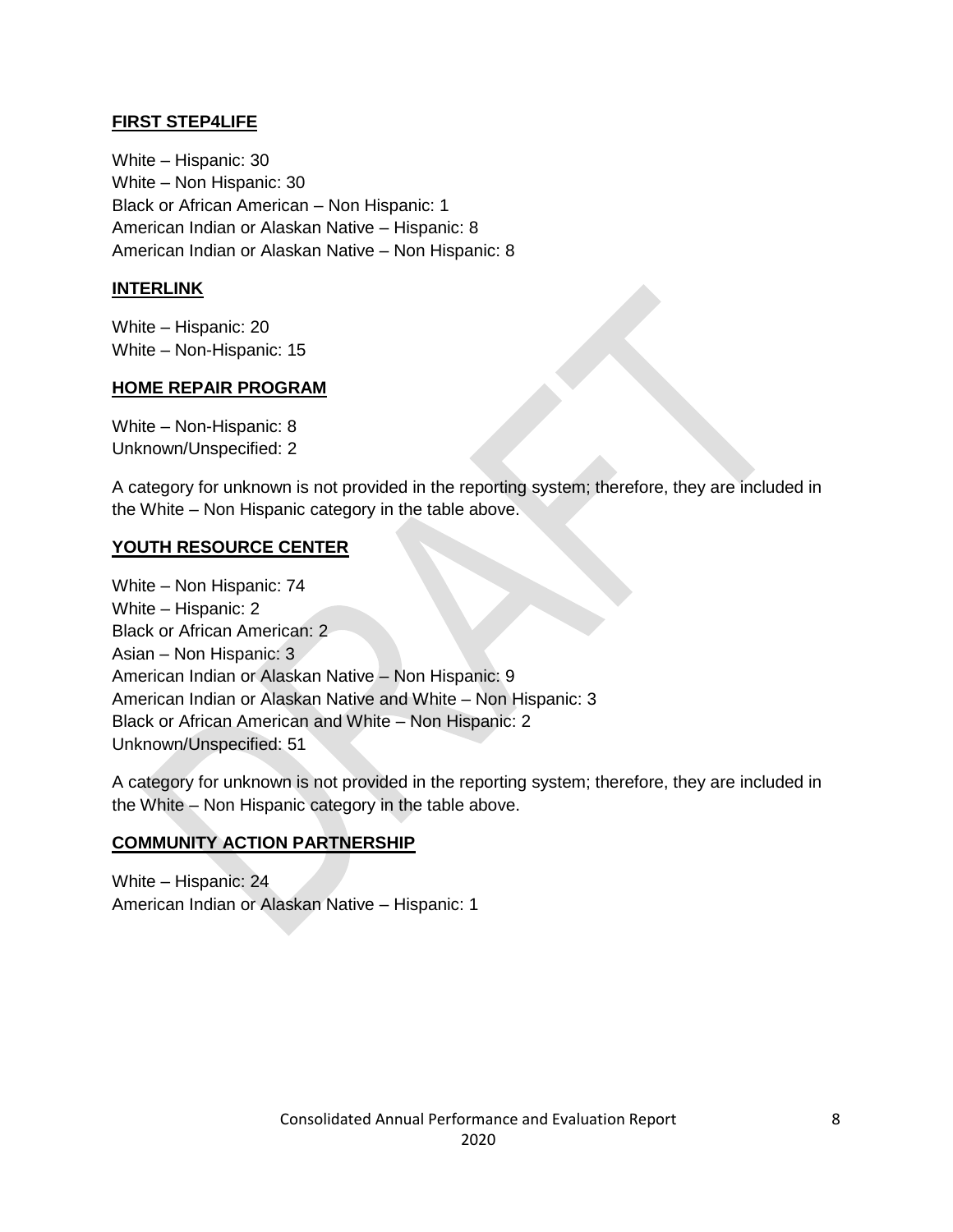# **CR-15 – Resources and Investments 91.520(a)**

# **Identify the resources made available**

#### **Table 4 – Resources Made Available**

| Source of Funds | <b>Resources Made Available</b> | <b>Amount Expended During</b><br>Program Year |
|-----------------|---------------------------------|-----------------------------------------------|
| <b>CDBG</b>     | 413,462                         | 254,523                                       |

# **Narrative**

The City had a total of \$90,372.86 at the end of the 2019 program year. This amount, plus the 2020 award of \$248,689 and \$74,399.88 in program income, brought the total CDBG resource to \$413,461.74.

Total funds expended during the program year was \$254,523.32. Funds expended went towards the following projects:

| $\times$ 2020 Administration                               | \$14,559.66  |
|------------------------------------------------------------|--------------|
| ← First Step4Life - Ruins 2 Recovery                       | \$15,886.70  |
| Green Apple Scholarship Fund                               | \$5,000.00   |
| √ OUI HVAC Rehab                                           | \$17,360.48  |
| ← CAP Membership Assistance Program                        | \$25,000.00  |
| $\checkmark$ Home Repair Program (includes advertising and | \$123,314.94 |
| lead based paint inspections)                              |              |
| $\checkmark$ Interlink ADA Ramps                           | \$24,480.00  |
| √ OUI PPE                                                  | \$3,926.54   |
| √ 2019 Staircase Feasibility Study                         | \$24,995.00  |

Of the remaining \$158,938.42, \$115,246.02 is allocated to the following remaining projects:

| $\checkmark$ Habitat for Humanity – Tool Library | \$5,000.00  |
|--------------------------------------------------|-------------|
| $\checkmark$ Home Repair Program                 | \$92,734.30 |
| $\checkmark$ OUI PPE                             | \$6,712.98  |
| $\checkmark$ First Step4Life – Ruins 2 Recovery  | \$10,092.30 |
| $\checkmark$ 2020 Administration                 | \$707.34    |

This leaves approximately \$43,691.50 unallocated and to be programmed to an eligible activity. Staff is waiting to hear from Habitat for Humanity and First Step4Life before reprogramming their funding. Both of these projects have been stalled and not made any progress.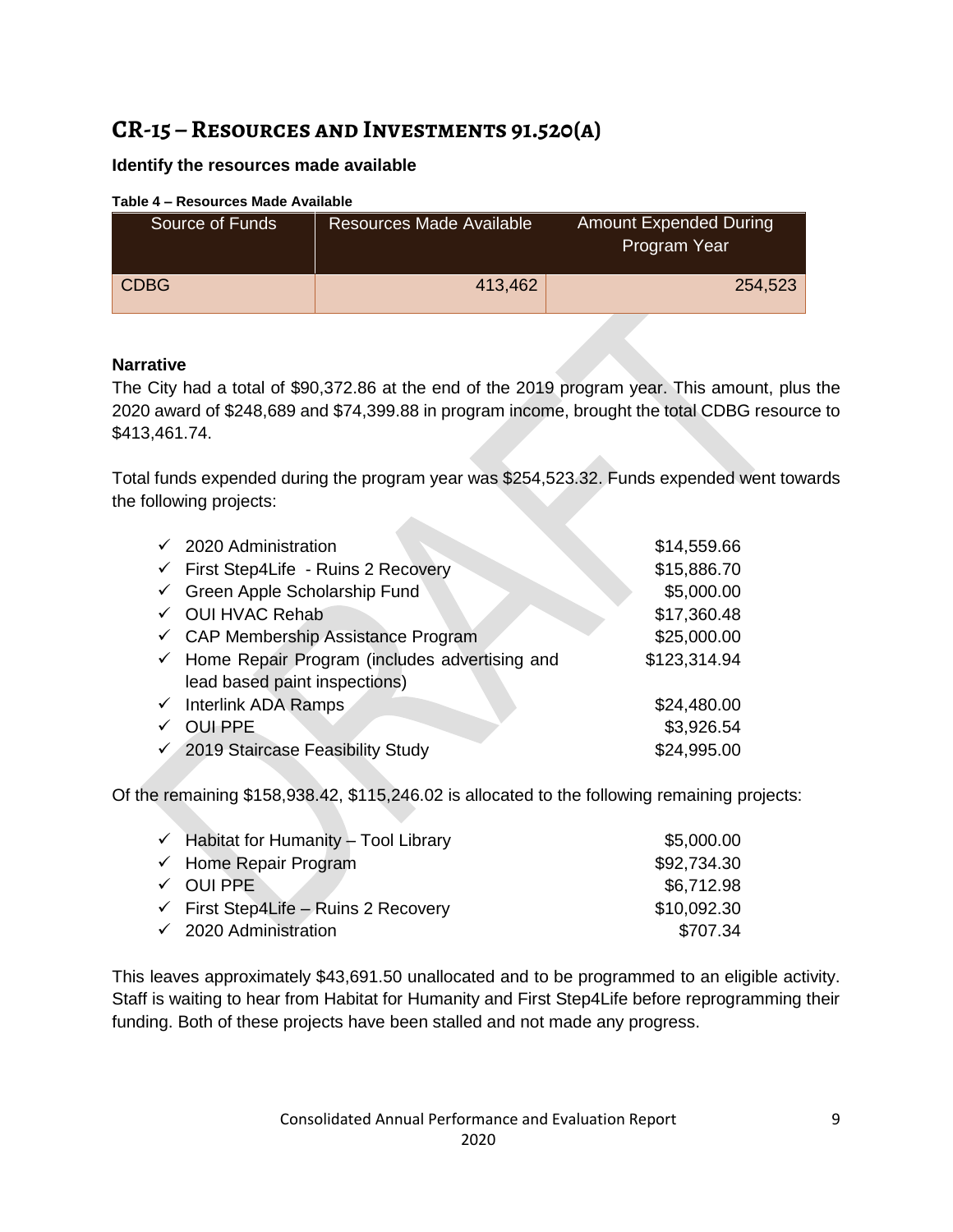# **Identify the geographic distribution and location of investments**

All projects were in the City of Lewiston, Idaho 83501. The City of Lewiston has not targeted specific areas as part of its strategic use of CDBG funds; however, the City used funds to benefit low and moderate-income neighborhoods and households over the program year.

#### **Leveraging**

**Explain how federal funds leveraged additional resources (private, state, and local funds), including a description of how matching requirements were satisfied, as well as how any publicly owned land or property located within the jurisdiction that were used to address the needs identified in the plan.**

The City continues to actively seek out partnerships with housing and social service providers to utilize a variety of Federal, State, and local funding sources to meet the needs identified in the consolidated plan. The City has actively supported low income housing tax credit projects sponsored by private developers. The CDBG funds used in these projects help leverage significant private investment by other community members, resulting in quality housing being built and creating a lasting asset for the property owner and community.

Subrecipients utilize their own additional resources in the form of private and local funds.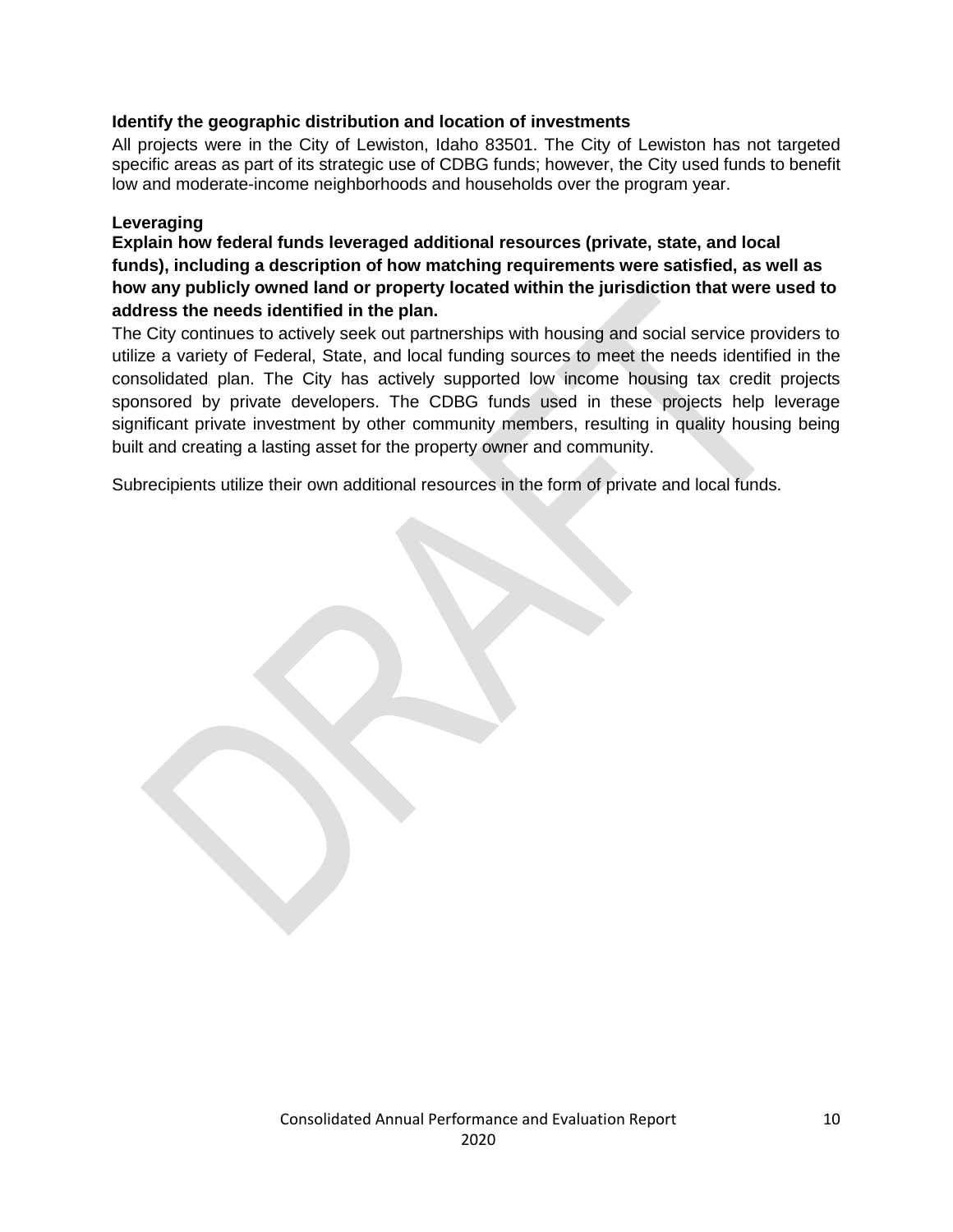# <span id="page-11-0"></span>**CR-20 – Affordable Housing 91.520(b)**

**Evaluation of the jurisdiction's progress in providing affordable housing, including the number and types of families served, the number of extremely low-income, low-income, moderate-income, and middle-income persons served.**

|                                                                               | <b>One-Year Goal</b> | <b>Actual</b> |
|-------------------------------------------------------------------------------|----------------------|---------------|
| Number of homeless households to be<br>provided affordable housing units      |                      |               |
| Number of non-homeless households to be<br>provided affordable housing units  | 10                   | 36            |
| Number of special-needs households to be<br>provided affordable housing units | 8                    | 35            |
| <b>Total</b>                                                                  | 18                   |               |

**Table 5 – Number of Households**

**Table 6 – Number of Households Supported**

|                                        | One year goal | Actual |
|----------------------------------------|---------------|--------|
| Number of households supported through | 5             | 26     |
| rental assistance                      |               |        |
| Number of households supported through |               |        |
| the production of new units            |               |        |
| Number of households supported through | 13            | 45     |
| rehab of existing units                |               |        |
| Number of households supported through |               |        |
| <b>Acquisition of existing units</b>   |               |        |
| Total                                  | 18            |        |

# **Discuss the difference between goals and outcomes and problems encountered in meeting these goals.**

The 2020 Action Plan broke down the estimated number of persons assisted through Housing Affordability as follows:

Community Action Partnership (rental assistance) – 5 Home Repair Program (residential rehabilitation) – 5 Interlink (ADA rehabilitation) – 8

The actual numbers during the 2020 program year were:

Community Action Partnership (rental assistance) – 26 Home Repair Program (residential rehabilitation) – 10 Interlink (ADA rehabilitation) – 35

### **Discuss how these outcomes will impact future annual action plans.**

This year was the most successful for the City's Home Repair Program in terms of applications received. A total of 22 applications were submitted. Of the 22 submitted, 2 were ineligible, 3 were incomplete, 5 were withdrawn, 1 was terminated, and 1 was waitlisted. The success of advertising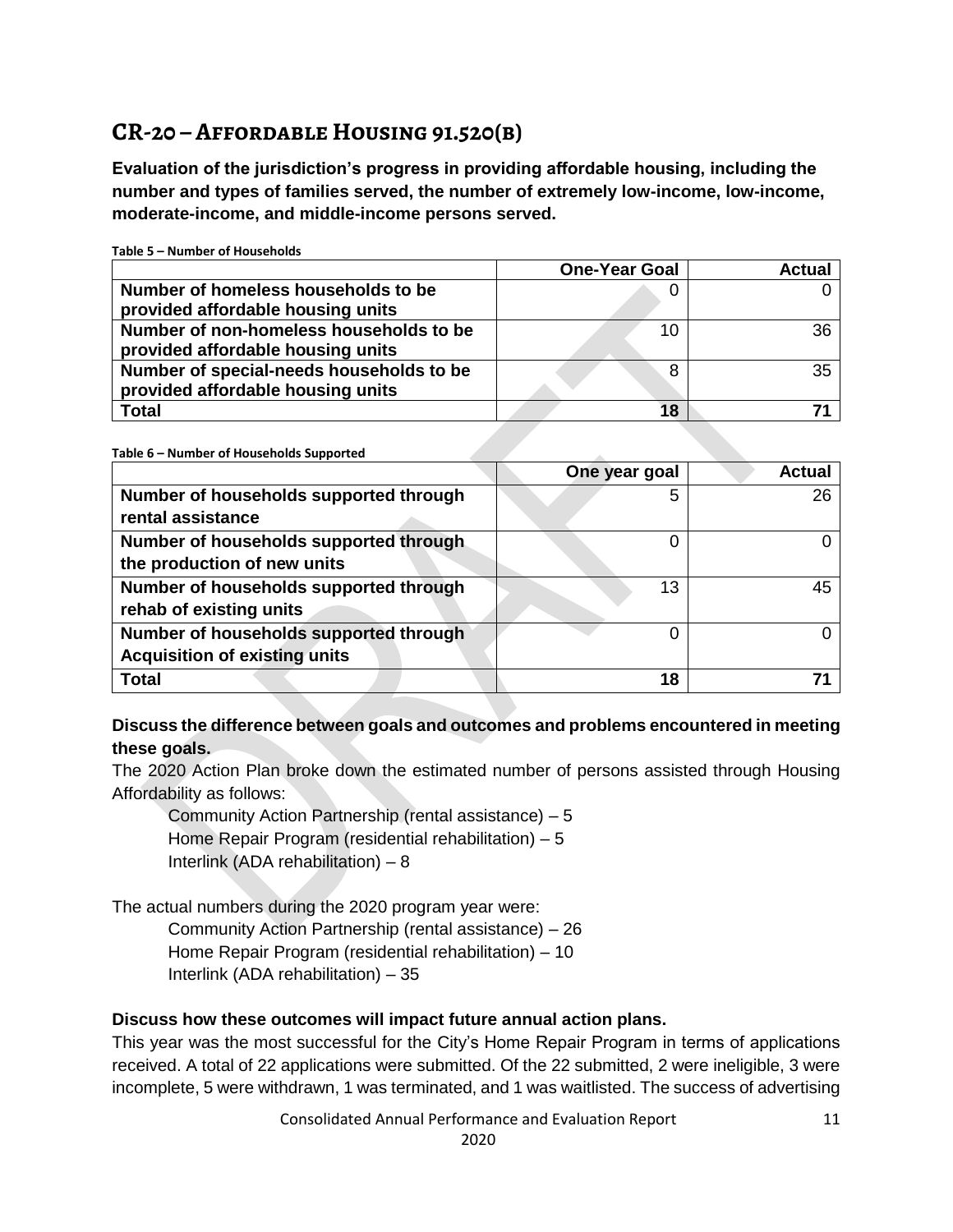additionally brought in 17 online applications through the Neighborly software, although these were not actually submitted. The City implemented a cloud-based software, Neighborly, that allows staff to improve the way the CDBG program is managed. Staff can accept, review and score applications, allocate and track subrecipient funding, track program income, generate CAPERs reports and enable subrecipients to submit invoices, accomplishment reports, and section 3 reports. The software also allows applicants to select their primary language and is easy for applicants to use.

The City will continue to look for ways to provide affordable housing for its citizens including working with the nonprofit agencies within the community to provide housing. The City will also continue to ask for CDBG funds to be used in support of its affordable housing programs and will continue to look for additional ways to fund infrastructure.

All but two projects proceeded in a timely manner and, for the first time in a while, the Timeliness test was not a major concern for the City. While a majority of the projects were public services, future action plans will still have the 15% cap on public service activities. Staff hopes to continue to provide a few public services in future action plans as well.

# **Include the number of extremely low-income, low-income, and moderate-income persons served by each activity where information on income by family size is required to determine eligibility of the activity.**

| Table 7 - Number of Housenolds Served |                    |
|---------------------------------------|--------------------|
| Number of Households Served           | <b>CDBG Actual</b> |
| <b>Extremely Low-income</b>           | 353                |
| Low-Income                            | 271                |
| <b>Moderate-income</b>                | 17                 |
| <b>Non-Low Income</b>                 | 12                 |
| <b>Total</b>                          | 653                |

# **Table 7 – Number of Households Served**

### **Narrative Information**

These numbers include all reporting data for the 2020 program year.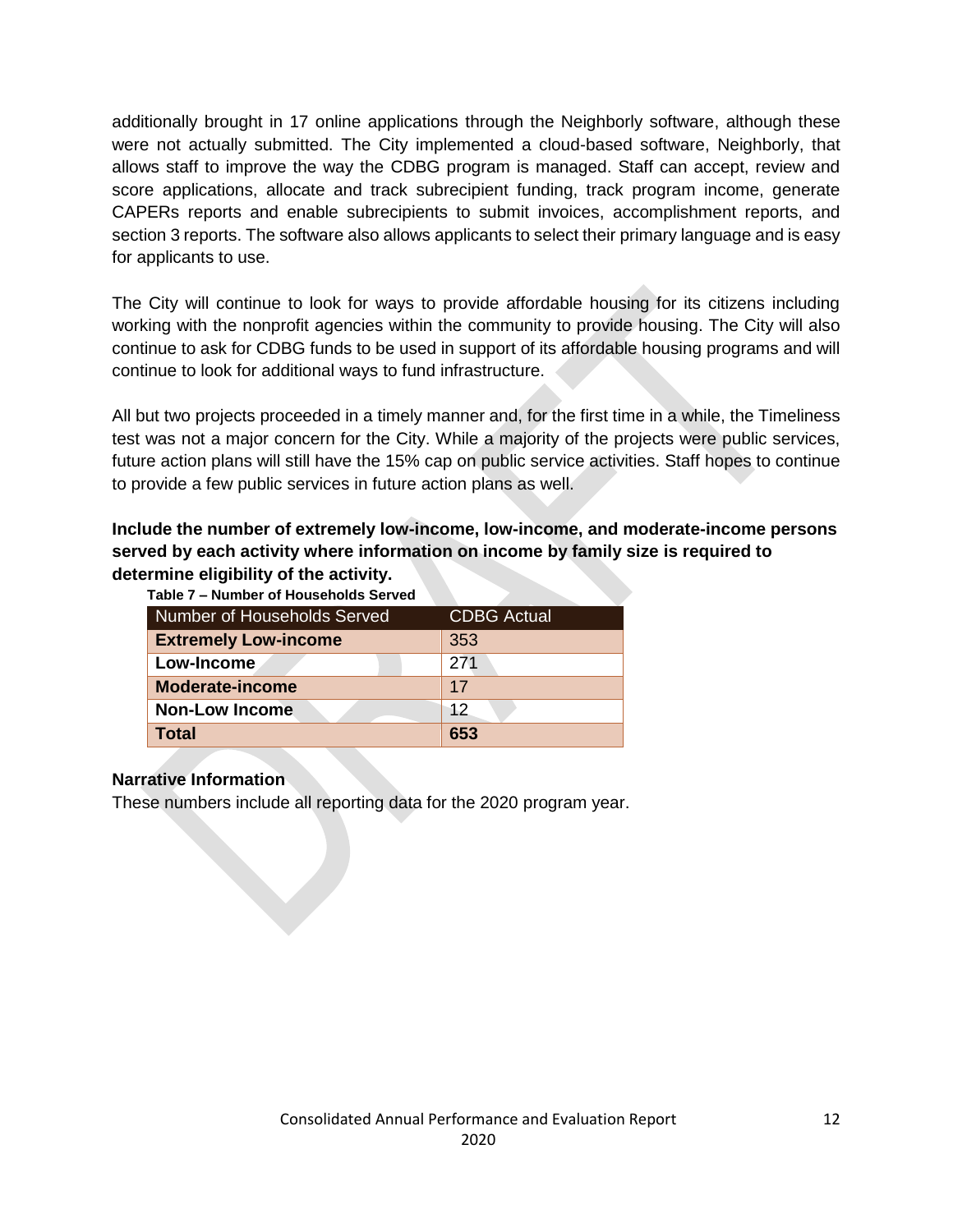# <span id="page-13-0"></span>**CR-25 – Homeless and Other Special Needs 91.220 (d, e); 91.320 (d,**

# **e); 91.520(c)**

# **Evaluate the jurisdiction's progress in meeting its specific objectives for reducing and ending homelessness through:**

# **Reaching out to homeless persons (especially unsheltered persons) and assessing their individual needs**

The First Step4Life received funding to assist in transportation needs of homeless persons. During the 2020 program year, funding allowed them to reach new peers and maintain a presence with their current peers. Basic living items were provided to that community as part of the Ruins 2 Recovery program. A report provided in May indicated they provided 86 food bags, 53 hygiene kits, 37 backpacks, clothing items to 9 peers, 10 sleeping bags, 7 tents, and 200 nights in hotel rooms to those who are living while homeless within the community. Funding also allowed them to establish a schedule that effectively brought outreach into smaller communities while still maintaining the outreach in Lewiston and reporting requirements. Ruins 2 Recovery reported that many peers came into the center and received recovery coaching and assistance in finding and walking their own paths to success. They provided rental assistance to three struggling Lewiston families, and provided sober living to eight peers.

The City does not own or fund any homeless shelters, transitional housing, or public housing itself, but relies on and supports other organizations to provide these services. Idaho Housing and Finance Association (IHFA), Family Promise, the Salvation Army, Community Action Partnership, and the YWCA assisted in the form of rental vouchers, shelter nights, and counseling to families and individuals who faced eviction or were homeless.

### **Summary of Efforts to Address "Worst Case Needs"**

"Worst-case" affordable housing needs are defined as housing needs by low-income renters with severe cost burden, in substandard housing, or involuntarily displaced. During the program year, Section 8 was provided by the Idaho Housing and Finance.

The City of Lewiston meets with resource providers in an effort to define new projects for the upcoming CDBG program year. Staff is researching other ways to address the highest identified priority need of the Consolidated Plan, Preserve and Expand Affordable Housing. Possibilities include a landlord incentive program, down payment assistance program, and continuation of the residential rehab program.

Housing resources in the Lewiston Area include:

- Community Action Partnership offers affordable rental housing through their housing program;
- Community on Call offers transitional housings for individuals returning from long term rehab treatment programs;
- Habitat for Humanity builds affordable housing for low-income families;
- **If Idaho Housing and Finance Association provides Family Self-Sufficiency Program,** Housing and Urban Development Vouchers Program, and Rental Assistance;
- Senior Rent Assisted/Controlled & Subsidized Apartments there are seven (7) complexes in the City of Lewiston;
- Nez Perce County Assistance Program provides limited emergency services (medical, rental, and utility assistance);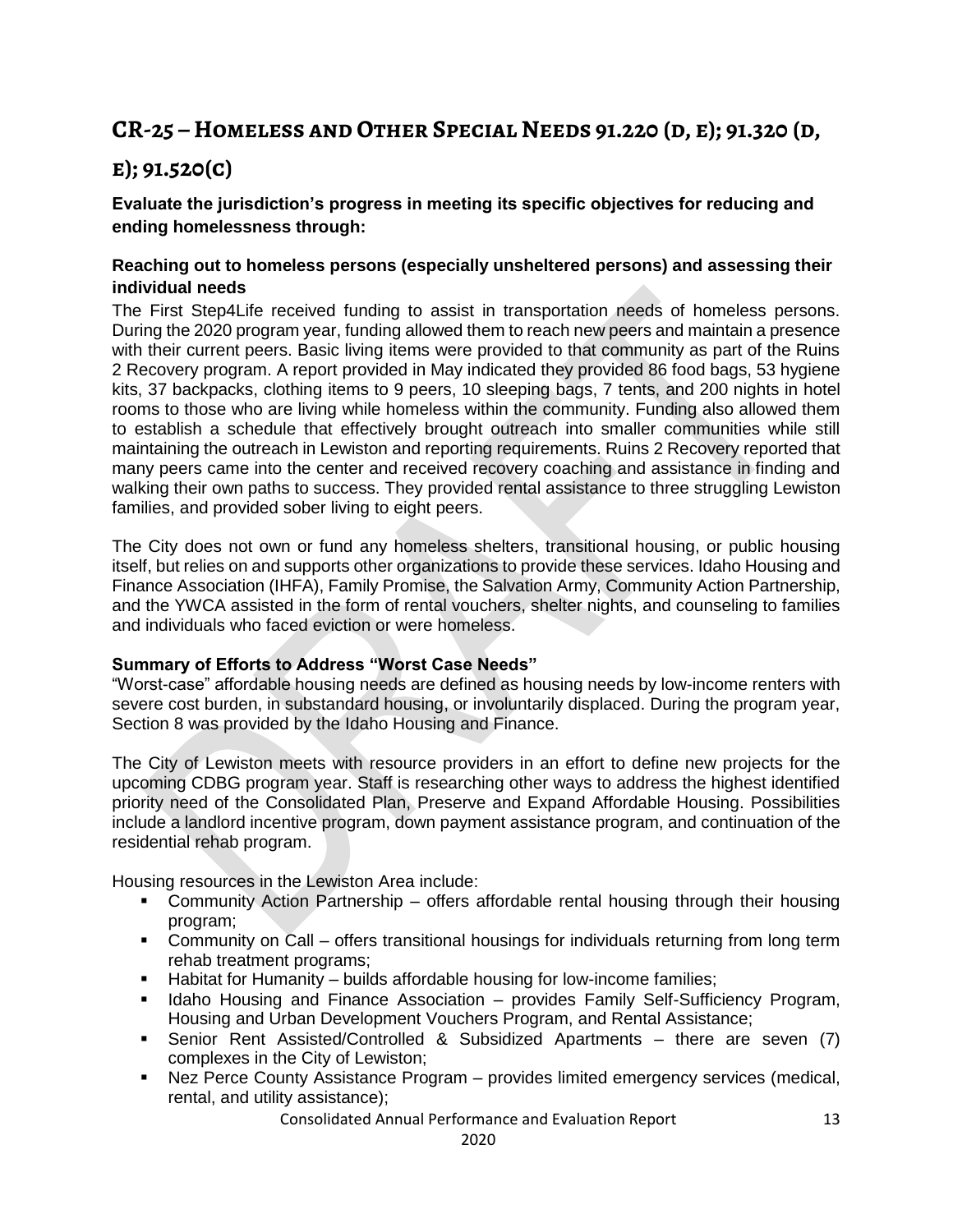Salvation Army – provides emergency assistance, which includes housing and rental assistance.

#### **Progress in Meeting Needs of Persons with Disabilities**

The City of Lewiston completed and adopted the ADA Transition Plan to help identify barriers to accessibility in the City of Lewiston. Interlink assisted persons with disabilities by removing barriers to accessibility. The Green Apple Project assisted families that have children with disabilities.

Through the Police Homeless Project, the City of Lewiston Police Department implemented a bicycle patrol program. So far, the program has had a positive impact on the homeless population and have strengthened relationships with resources in the valley to help persons experiencing homelessness.

The City of Lewiston has used prior CDBG program year funding to improve mobility and accessibility to sidewalks, as well as multi-unit rehabilitation in Lewiston. Five (5) apartment complexes are disabled rent assisted/controlled and subsidized in the City of Lewiston. Community Action Partnership offers a Representative Payee Program that works directly with beneficiaries and other service providers to help low-income, disabled clients live independently. Disability Action Center Northwest provides information and referral services for persons with disabilities.

**Addressing the emergency shelter and transitional housing needs of homeless persons** No CDBG funds were allocated to address emergency shelter and transitional housing needs of homeless person but the City continued to explore opportunities to collaborate with local nonprofit organizations through the Interagency and Regional Coalition meetings.

YWCA continued to provide 10 shelter beds for families with children and 12 for victims of domestic violence. Salvation Army provided six beds for families with children and Family Promise provided four beds for families with children.

During the 2020 program year, multiple community members expressed concern regarding emergency shelter for persons experiencing homelessness. An informal committee was created to address the issue and research possible resources and two local groups are working towards getting a warming shelter up and running before the colder months hit. Neither group applied for funding during the 2021 CDBG Notice of Funding Availability (NOFA) process.

Towards the end of the program year, Union Gospel Mission approached the Lewiston City Council with a proposal to build a high-barrier shelter under a new definition of Bridge Shelter Housing. More information will be provided in the upcoming CDBG program year 2021.

**Helping low-income individuals and families avoid becoming homeless, especially extremely low-income individuals and families and those who are: likely to become homeless after being discharged from publicly funded institutions and systems of care (such as health care facilities, mental health facilities, foster care and other youth facilities, and corrections programs and institutions); and, receiving assistance from public or private agencies that address housing, health, social services, employment, education, or youth needs.**

The City supported low-income individuals and families to avoid becoming homeless by bolstering the supply of affordable housing through it Home Repair Program and the Community Action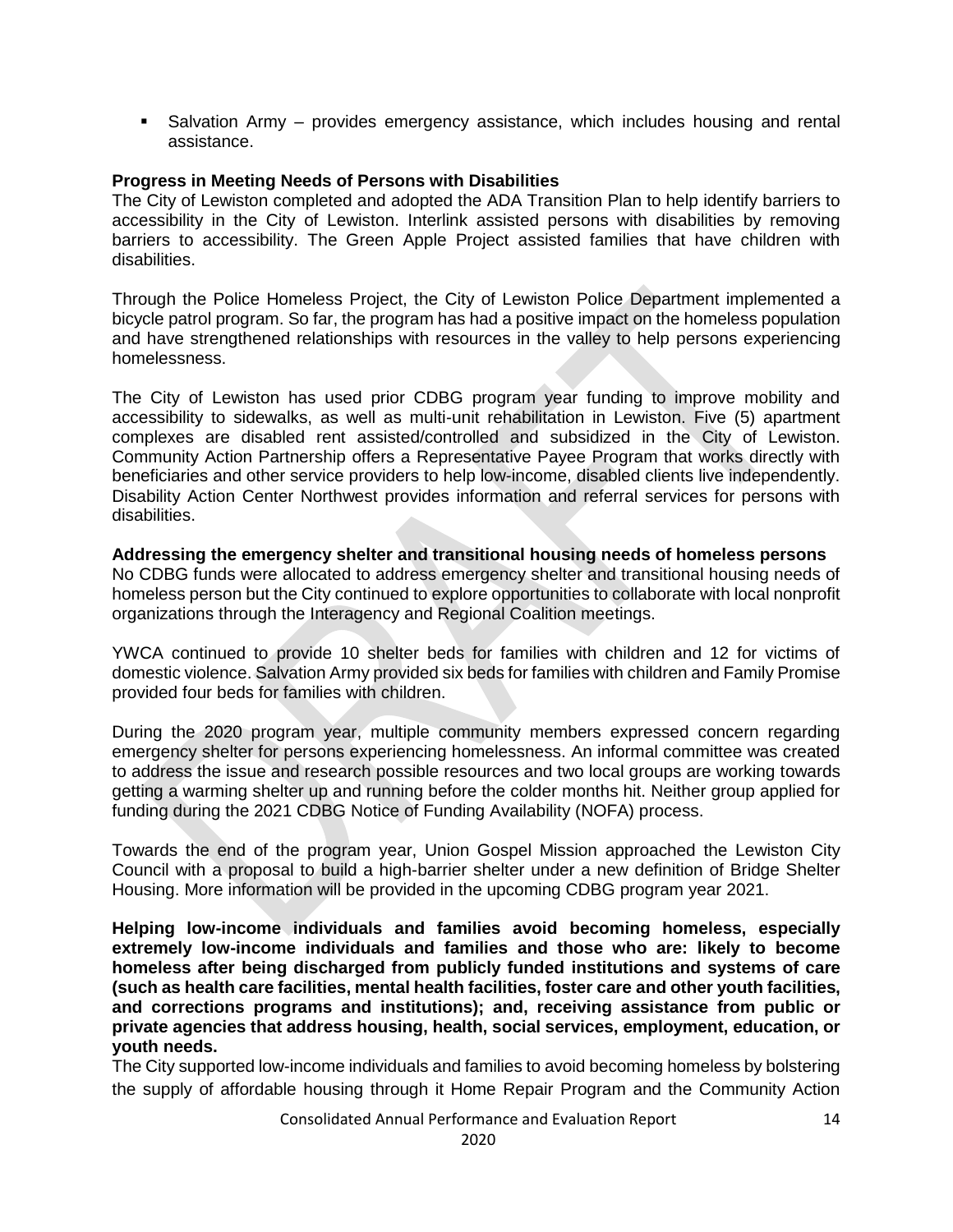Partnership Emergency Assistance Program. Community Action assisted low-income individuals and families avoid facing homelessness by providing emergency assistance payments to help those affected by COVID-19.

Several local agencies continued to address homeless needs for chronically homeless individuals and families, families with children, veterans, and unaccompanied youth. These agencies assisted through emergency housing, case management services, referrals to housing providers, and other programs.

Chronically Homeless Individuals and Families: First Step4Life served chronically homeless individuals and families with substance abuse counseling and case management to assist participants in addressing barriers to housing and self-sufficiency. Salvation Army continues to operate a hygiene center available for use by people experiencing chronic homelessness and provide street-level outreach to homeless individuals and families in Lewiston, including those who are unsheltered.

Families with Children: Emergency shelter resources that continued to operate included the YWCA (10 shelter beds for families with children and 12 for victims of domestic violence), Salvation Army (6 beds for families with children), and Family Promise (4 beds for families with children). Family Promise's case management services designed to help a family obtain and maintain employment, save money, and eventually move to permanent housing also continued during the program year. Community connections developed during the stay in Family Promise's transitional housing are designed to support the formerly homeless family once they move to permanent housing and prevent a return to homelessness.

Veterans and their Families: Resources dedicated specifically to homeless veterans and their families are very limited in Lewiston. Over the next year, this group can continue to access the programs and shelters described above, although resources are not anticipated to be dedicated specifically to housing, supportive services, and homelessness prevention for veterans. The American Warfighters works with community members to assist veterans facing critical emergencies.

Unaccompanied Youth: Idaho Youth Ranch continued to serve unaccompanied youth throughout Idaho with emergency shelter, residential care, youth and family therapy, job readiness training, and adoption services. Youth Ranch works with youth and their families so that when they are reunited, they are better able to communicate and avoid future issues, thereby shortening periods of homelessness and helping prevent a return to homelessness. The LC Valley Youth Resource Center has been extremely successful and has continued to assist at-risk youth with a place to stay and resources.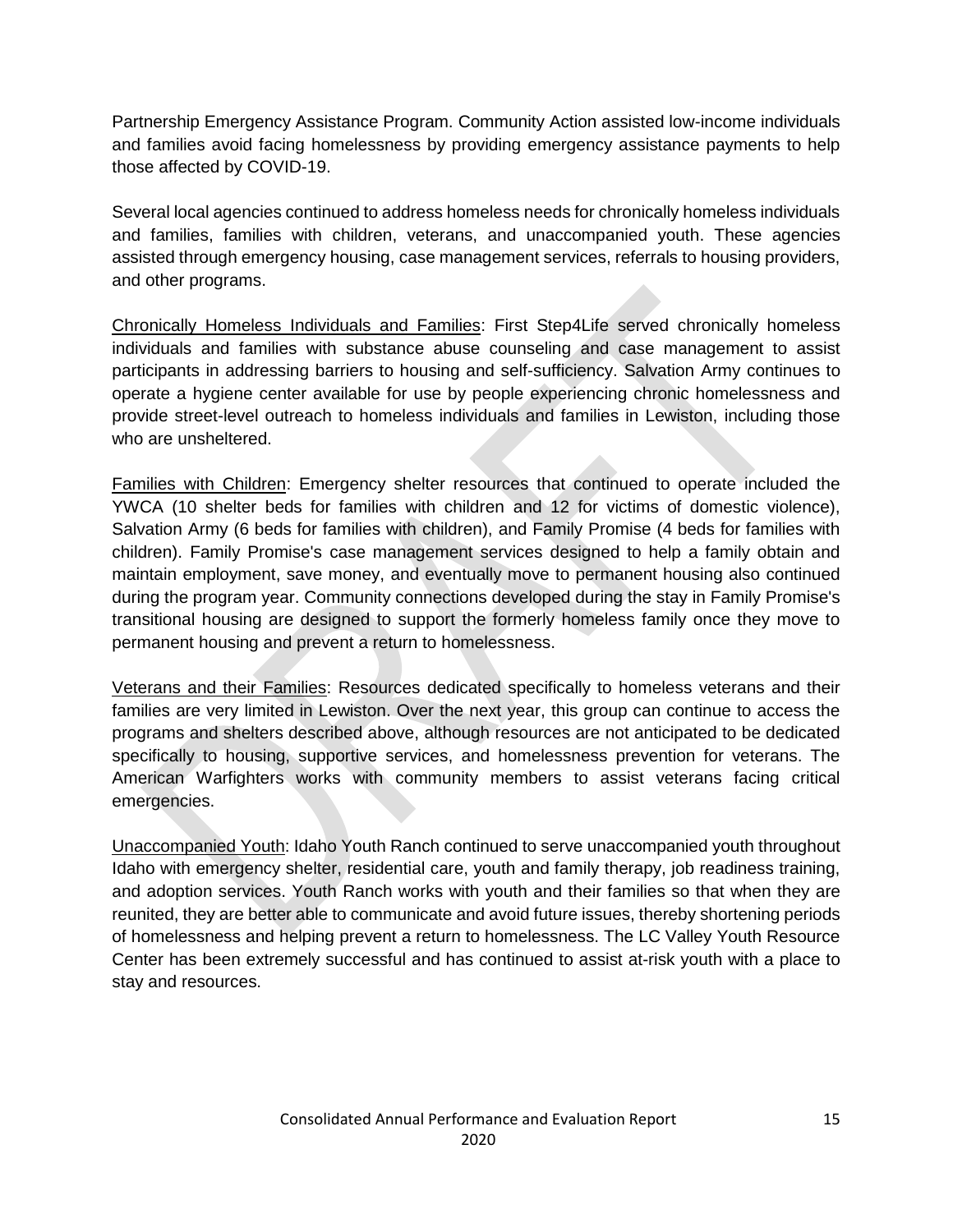**Helping homeless persons (especially chronically homeless individuals and families, families with children, veterans and their families, and unaccompanied youth) make the transition to permanent housing and independent living, including shortening the period of time that individuals and families experience homelessness, facilitating access for homeless individuals and families to affordable housing units, and preventing individuals and families who were recently homeless from becoming homeless again.**

The City provided CDBG funding for two activities to address the Homelessness and Homelessness Prevention needs to persons in the City of Lewiston. Local service providers continued to offer resources to help individuals and families avoid becoming homeless. These resources included:

- Rental assistance to help extremely low-income households and households receiving assistance from public and private agencies keep their housing and assist with utility and heating bills (when funding is available);
- **Homelessness prevention for extremely low-income households and households** receiving assistance from public and private agencies via utility payments for vulnerable households;
- Case management to gain stability and avoid homelessness for individuals discharged from correctional institutions and/or with criminal histories through Community Action Partnership;
- Community-based services for seniors designed to help older individuals avoid institutionalization and assist those in long-term care return to their communities through CAP. Services included case management, coordination of other community services, inhome health services, shopping assistance, transportation services, and other health and welfare information or referrals.

Supportive services for elderly and frail elderly continued to be provided through Community Action Partnership and Interlink. Case management services and referral services for other special needs populations, including people with disabilities (physical, mental, or substance abuse related) and people with HIV/AIDS, were continued through Community Action Partnership as well. Opportunities Unlimited, Inc. will also continue to provide supportive services to people with physical and developmental disabilities. Such services will include evaluation, training, employment, education, and other support services to increase independent functioning, vocational skills, and earned income. The City of Lewiston does not have any public housing units, and thus does not have service providers focused on support services for public housing residents.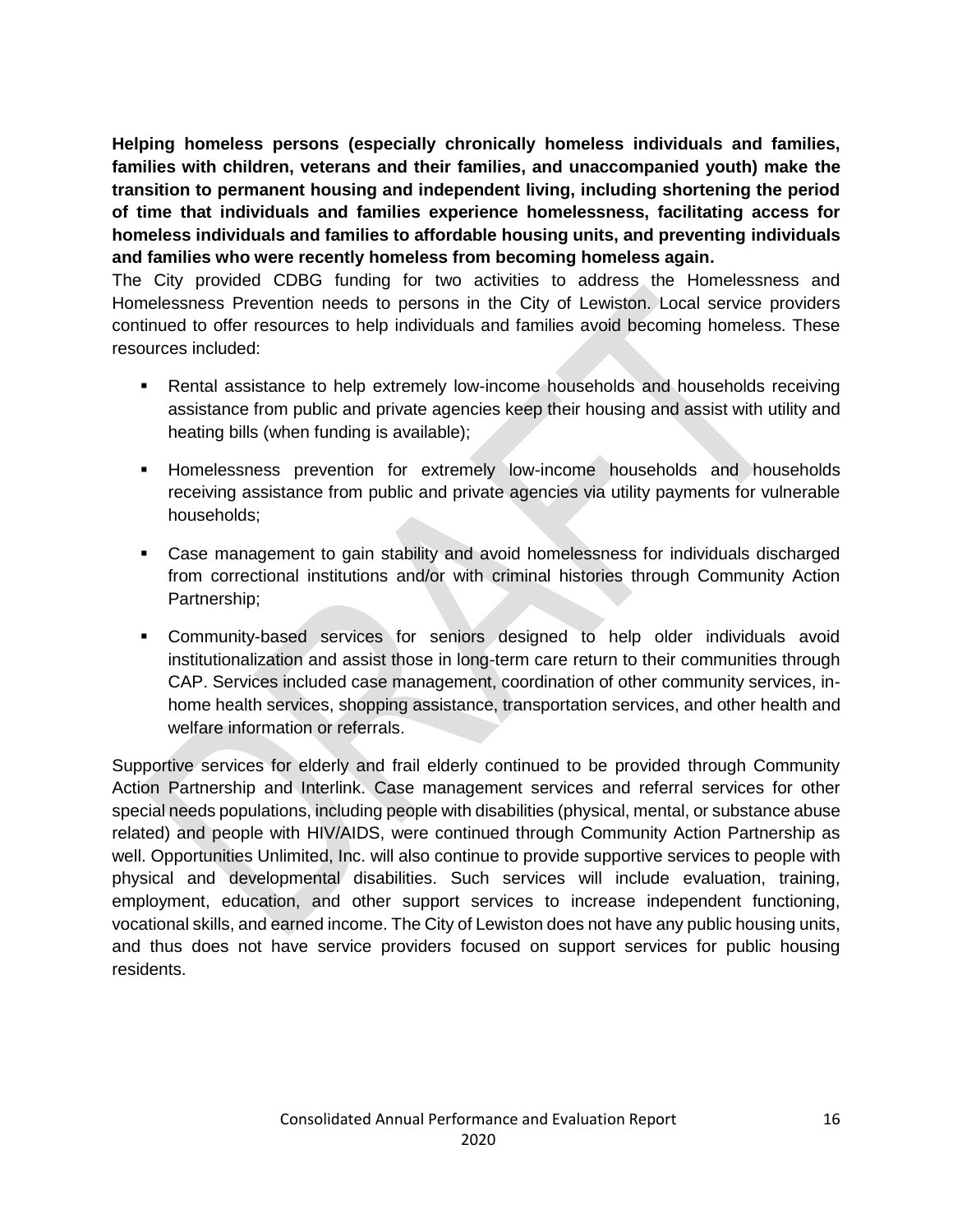# <span id="page-17-0"></span>**CR-30 – Public Housing 91.220 (h); 91.320 (j)**

# **Actions taken to address the needs of public housing**

Per the hud.gov website, the State of Idaho has six public housing authorities: Idaho Housing and Finance Association, Nampa Housing Authority, Housing Authority of the City of Buhl, Housing Authority of the City of American Falls, Housing Authority of the City Jerome and Twin Falls Housing Authority. The Idaho Housing and Finance Association has a branch located in Lewiston.

No actions were taken to address the needs of public housing during the program year.

# **Actions taken to encourage public housing residents to become more involved in management and participate in homeownership**

Per the hud.gov website, the State of Idaho has six public housing authorities: Idaho Housing and Finance Association, Nampa Housing Authority, Housing Authority of the City of Buhl, Housing Authority of the City of American Falls, Housing Authority of the City Jerome and Twin Falls Housing Authority. The Idaho Housing and Finance Association has a branch located in Lewiston.

No actions were taken to address the needs of public housing during the program year.

# **Actions taken to provide assistance to troubled PHAs**

Not applicable. The state PHA is not designated as troubled.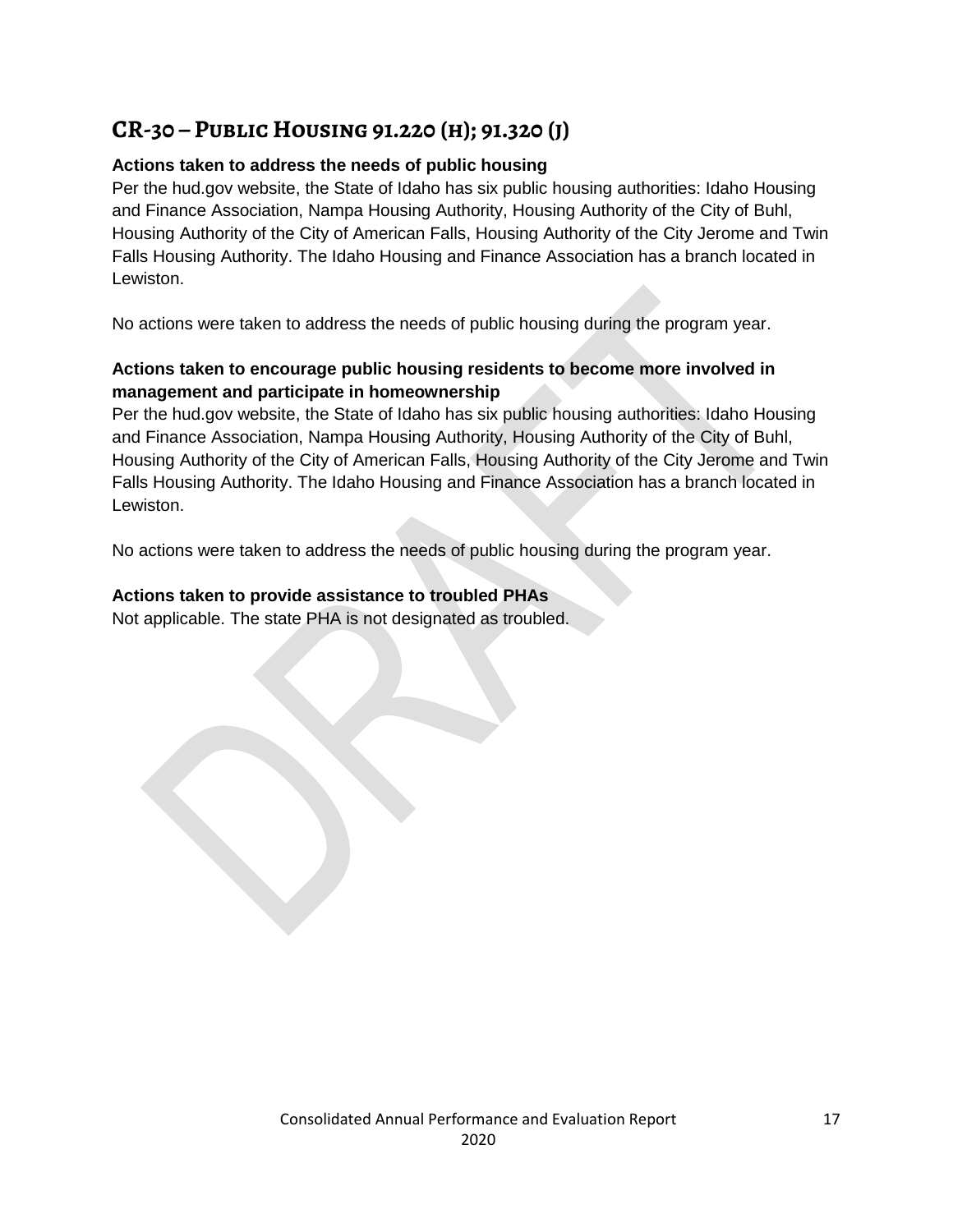# <span id="page-18-0"></span>**CR-35 Other Actions 91.220(j)-(k); 91.320 (i)-(j)**

**Actions taken to remove or ameliorate the negative effects of public policies that serve as barriers to affordable housing such as land use controls, tax policies affecting land, zoning ordinances, building codes, fees and charges, growth limitations, and policies affecting the return on residential investment. 91.220 (j); 91.320 (i)**

The City did not have any specific plans to address barriers to accessibility for the 2020 Program Year, but City staff continued to address issues regarding zoning, building/construction, rezoning and support of applications.

Current and ongoing City activities of the Lewiston Community Development Department to promote and encourage affordable housing include:

- Proactively and systematically seeking to rezone lands for affordable housing development.
- **Proactively seeking developers to construct affordable housing.**
- Facilitate and support of applications related to rezoning and construction for affordable housing.

### **Actions taken to address obstacles to meeting underserved needs. 91.220(k);91.320(j)**

Addressing underserved housing needs is increasingly difficult. To make housing affordable to very low-income households' deep subsidies are needed. At this point, appropriations for housing programs are not at levels to widely support deep subsidies. Additionally, the number of families and individuals needing access to services has increased and many times the capacity to fund and implement existing or additional programs is limited.

To help remove obstacles to meeting underserved needs and improve service delivery, staff worked with local non-profits and subrecipients to coordinate the work of social service organizations, disseminate news and information, and find solutions to local needs.

# **Actions taken to reduce lead-based paint hazards. 91.220(k); 91.320(j)**

The City has implemented a residential rehabilitation program and continued to operate the program within the HUD Lead-Safe Housing regulations. Staff continued to attend trainings, as provided, to ensure they are appropriately trained in lead based paint, pamphlets are distributed, inspections and assessments are conducted when required, and that contractors trained in lead safe practices are used.

Prior to issuing a Notice to Proceed or beginning any type of project, an Environmental Review is completed. In addition to the requirements outlined in the Environmental Review, the potential for lead based paint is always addressed. When a structure is identified as built prior to 1978, a separate review is completed. A specialist is hired to review the possibility of lead based paint within the structure. If lead based paint is found, all individuals doing renovations, repairs and painting are required to be certified to safely complete improvements beyond minor repairs. Staff is working on revising policies and procedures to ensure they conform to Title X.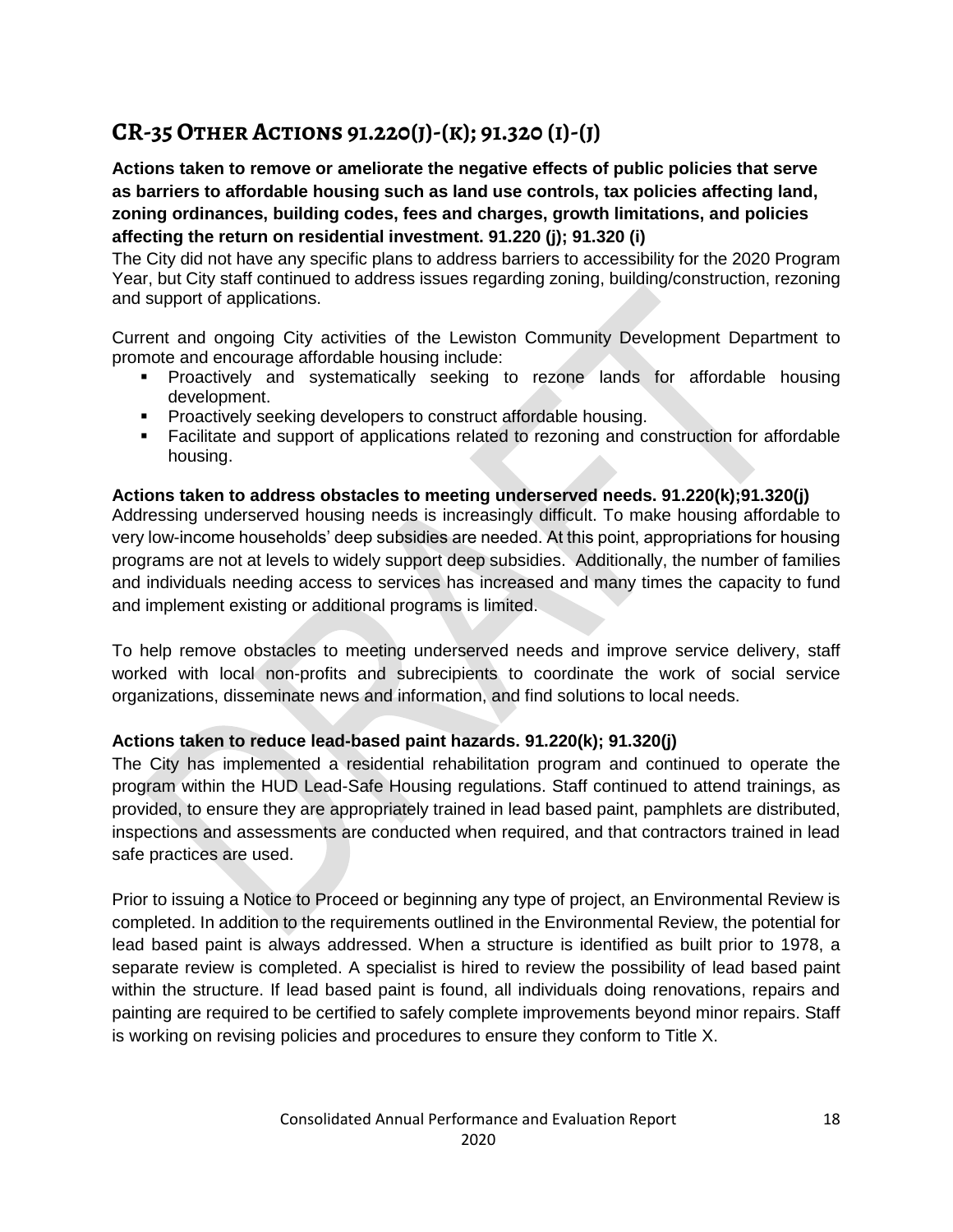Based on research done by staff, there are approximately 7,696 homes built prior to 1978 in the City of Lewiston. Since initial lead based paint testing and assessment for homes are approximately \$6,000, it would cost the City around \$46,176,000. Annual allocations for the City of Lewiston are around \$250,000. This cost would not include abatement or clearance procedures. Additionally, staff would have to survey the homes to determine which homes are low-income residents in order to comply with program regulations. Staff has spoken to a HUD representative regarding the possibility of applying for the Healthy Homes Program. Research into this program is expected to continue during the 2021 program year to determine its feasibility.

### **Actions taken to reduce the number of poverty-level families. 91.220(k); 91.320(j)**

The City continued to implement the Home Repair Program to help reduce the number of households in poverty.

All of the programs outlined in the Consolidated Plan are intended to provide benefits to residents that are considered low income and/or fall below the federal poverty line. The Community Development Block Grant Program's objectives are to develop viable communities that provide decent, safe, and sanitary housing, a suitable living environment, and expanded economic opportunities primarily for persons of low and moderate income. The City of Lewiston's CDBG program is utilized to make a difference in the lives of its residents by providing resources to address unique community development needs.

A weatherization program is offered through Community Action Partnership to help reduce energy costs.

### **Actions taken to develop institutional structure. 91.220(k); 91.320(j)**

The City coordinated with various public, private, and non-profit agencies in carrying out its activities. Collaboration between local, county and state agencies is important in successfully carrying out the goals and objectives identified in the Consolidated Plan and addressing community needs.

To develop internal structure, staff utilizes the HUD exchange for technical assistance, and trainings related to the CDBG programs policies and procedures. The newly implemented Neighborly Software allows staff to manage subrecipient information.

# **Actions taken to enhance coordination between public and private housing and social service agencies. 91.220(k); 91.320(j)**

City staff continued to attend meetings of the Interagency, Region II Housing Roundtable, National Community Development Association, Northwest Association of Community Development Managers and the Regional Coalition to explore ways the City could plan for and support additional program resources.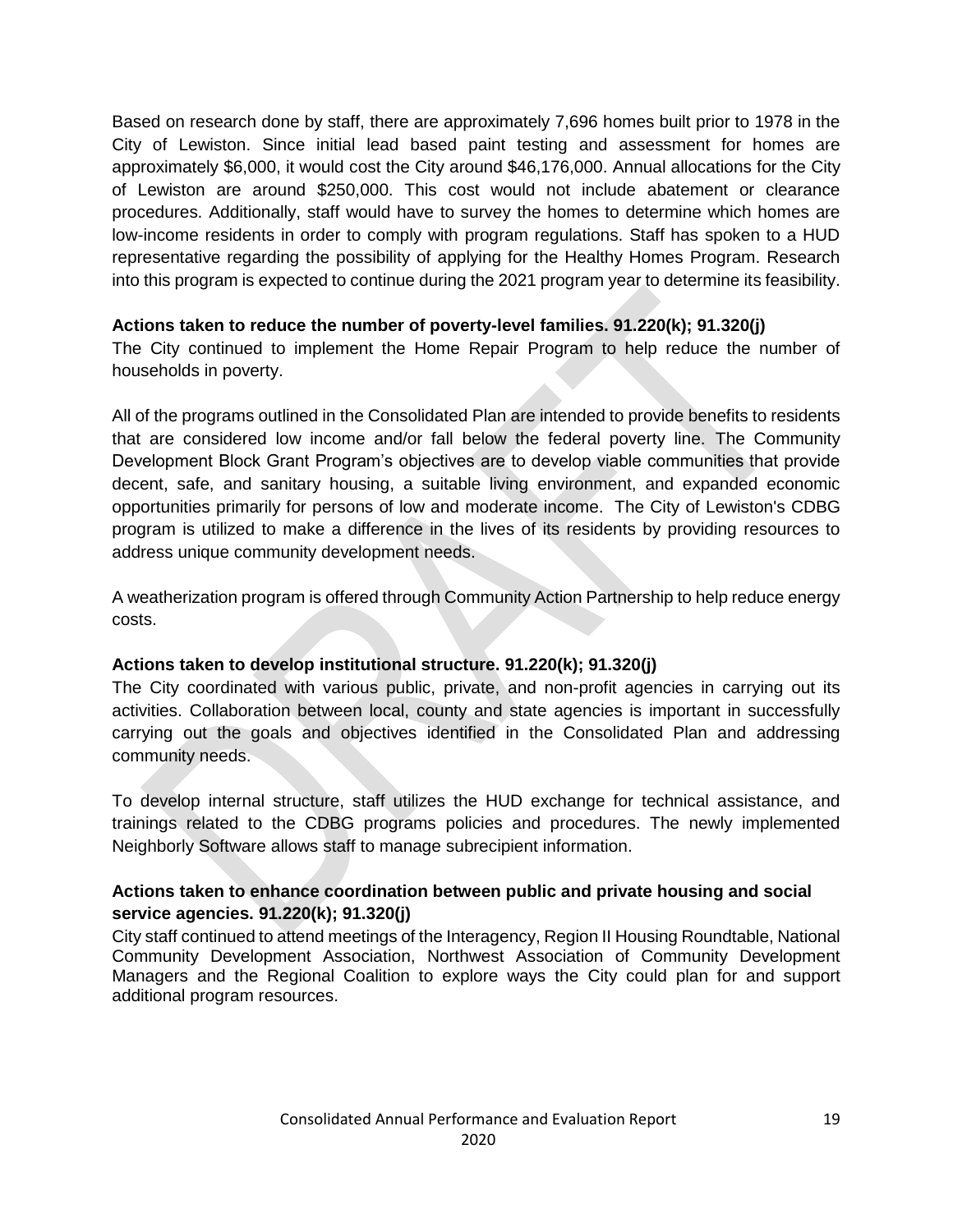# **Identify actions taken to overcome the effects of any impediments identified in the jurisdictions analysis of impediments to fair housing choice. 91.520(a)**

The 2018-2022 Analysis of Impediments to Fair Housing Choice identified the following impediments:

### Limited Supply of Affordable Housing for Low and Moderate Income Households

Although Lewiston's CDBG funds alone are not sufficient to make a significant impact on the housing shortage in the City, staff continued to stimulate private-sector housing construction by:

- providing a letter of support to assist an affordable housing developer in acquiring land for affordable housing
- identifying underdeveloped properties ripe for additional development and mailing related information to 851 Lewiston residents
- continuing to operate the residential rehabilitation program (Home Repair Program)
- **•** reviewing zoning ordinances for potential improvements
- **translating materials into Spanish**

### Limited Supply of Accessible Housing for People with Disabilities

- provided funding to Interlink Agency to purchase ADA accessible ramps for 35 persons with disabilities in the City of Lewiston
- **EXT** included ADA in the Home Repair Program to allow removal of barriers to persons with disabilities

# Lack of Resources and Coordination for Fair Housing Outreach, Education and Enforcement Activities

- **•** provided educational materials in the main lobby of the Community Development **Department**
- communicated with Idaho Legal Aid on training and funding opportunities
- **translated materials into Spanish**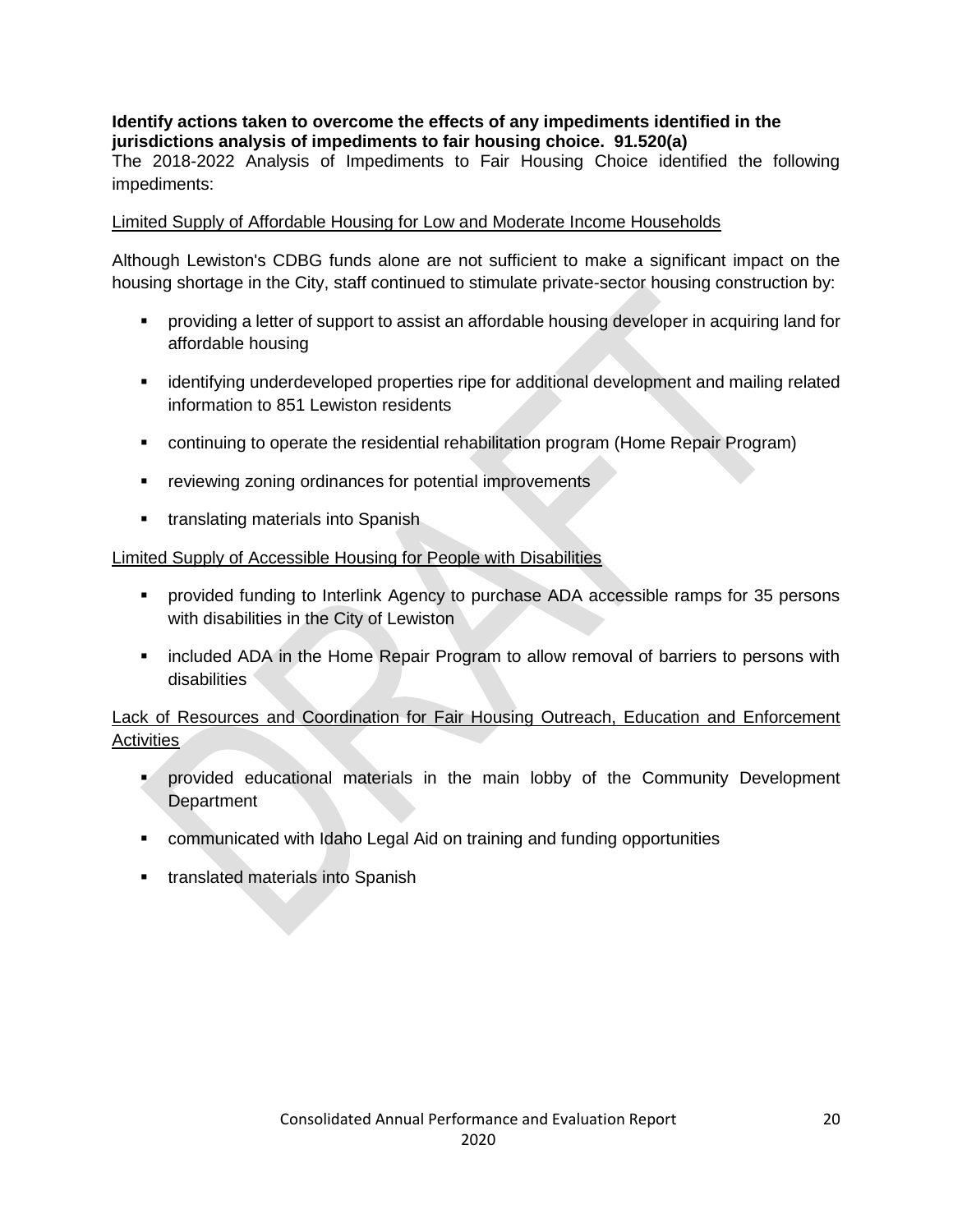# <span id="page-21-0"></span>**CR-40 – Monitoring 91.220 and 91.230**

# **Describe the standards and procedures used to monitor activities carried out in furtherance of the plan and used to ensure long-term compliance with requirements of the programs involved, including minority business outreach and the comprehensive planning requirements**

The newly implemented subrecipient tracking software allows the City to conduct a risk assessment on each project during the application process. This is done through a scoring sheet, which helps evaluate applications and make funding recommendations. During the program year, regular monitoring takes place with each quarterly report. Activities must show that they are complying with the stated requirements in the subrecipient agreement and provide corresponding data. The subrecipient software also provides sections for complete documentation to be uploaded and a tracking system to help accuracy on capturing beneficiary data. Project files are uploaded into a secure system, which includes project application, environmental review, agreements/liens, permits, invoices/draw requests and correspondence.

Other labor monitoring activities will be conducted, as activities require, according to all HUD and federal Davis Bacon labor requirements.

The City continues to utilize HUD's technical assistance and guidance to improve operating policies and procedures, as well as updating monitoring policies and procedures for the new software.

# **Citizen Participation Plan 91.105(d); 91.115(d)**

# **Describe the efforts to provide citizens with reasonable notice and an opportunity to comment on performance reports.**

Citizens are notified of public hearings through a notice in the newspaper, City website, and press releases. Very few comments are received.

Two public hearings are done throughout the program year. Staff notices the public hearing for the 30 day comment period for the Annual Action Plan and then again for the Consolidated Annual Performance and Evaluation Report. If amendments are made to the Action Plan, they are also noticed and citizens are provided a 30-day comment period.

The City of Lewiston continues to Livestream City Council meetings and provide accommodations for persons with disabilities.